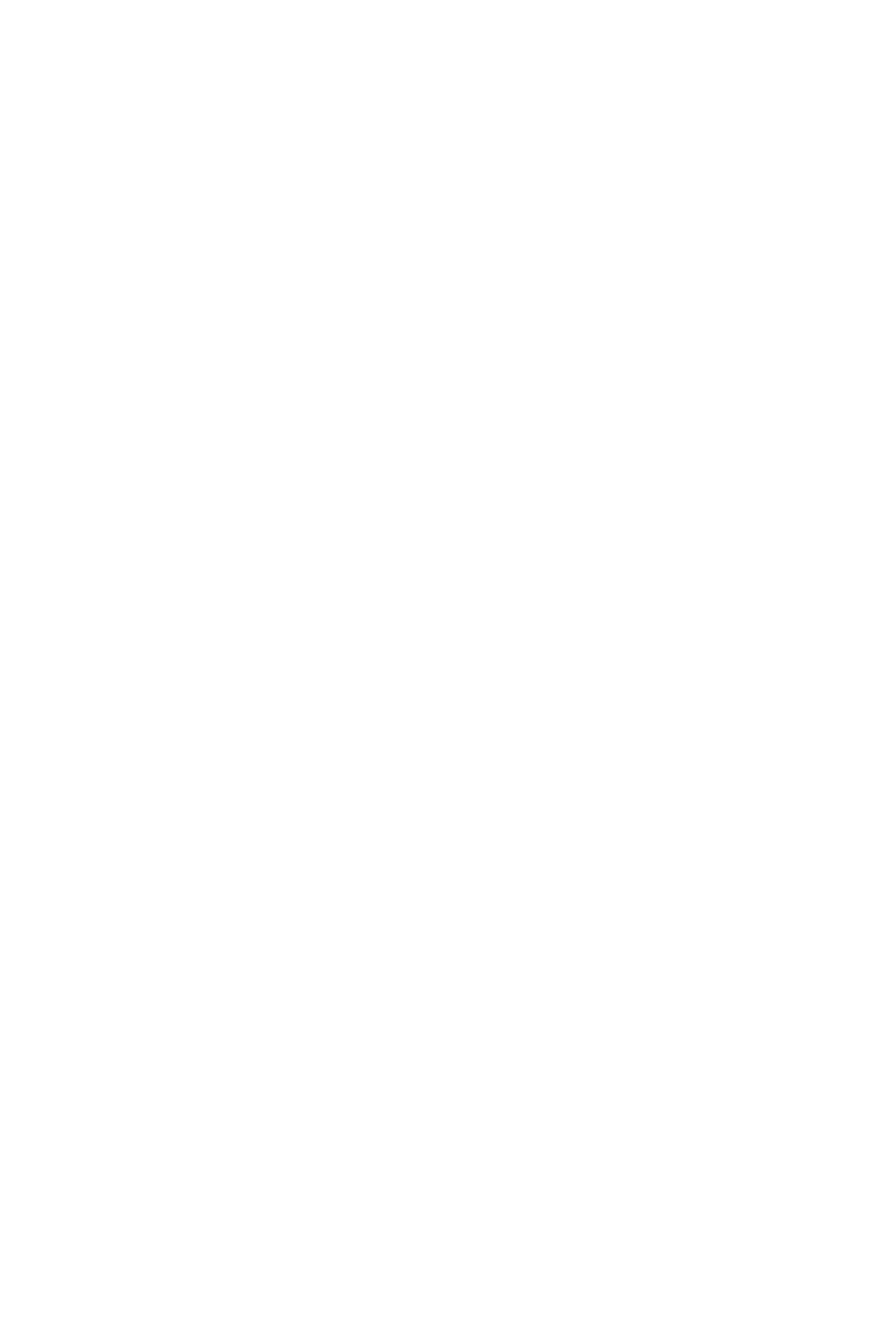**MARK ARKADJEVI**Č **YOUSSIM** 

# **HISTORY AND MORALITY VALUES AND TIME. SUBJECTIVE FACTOR IN HISTORY**

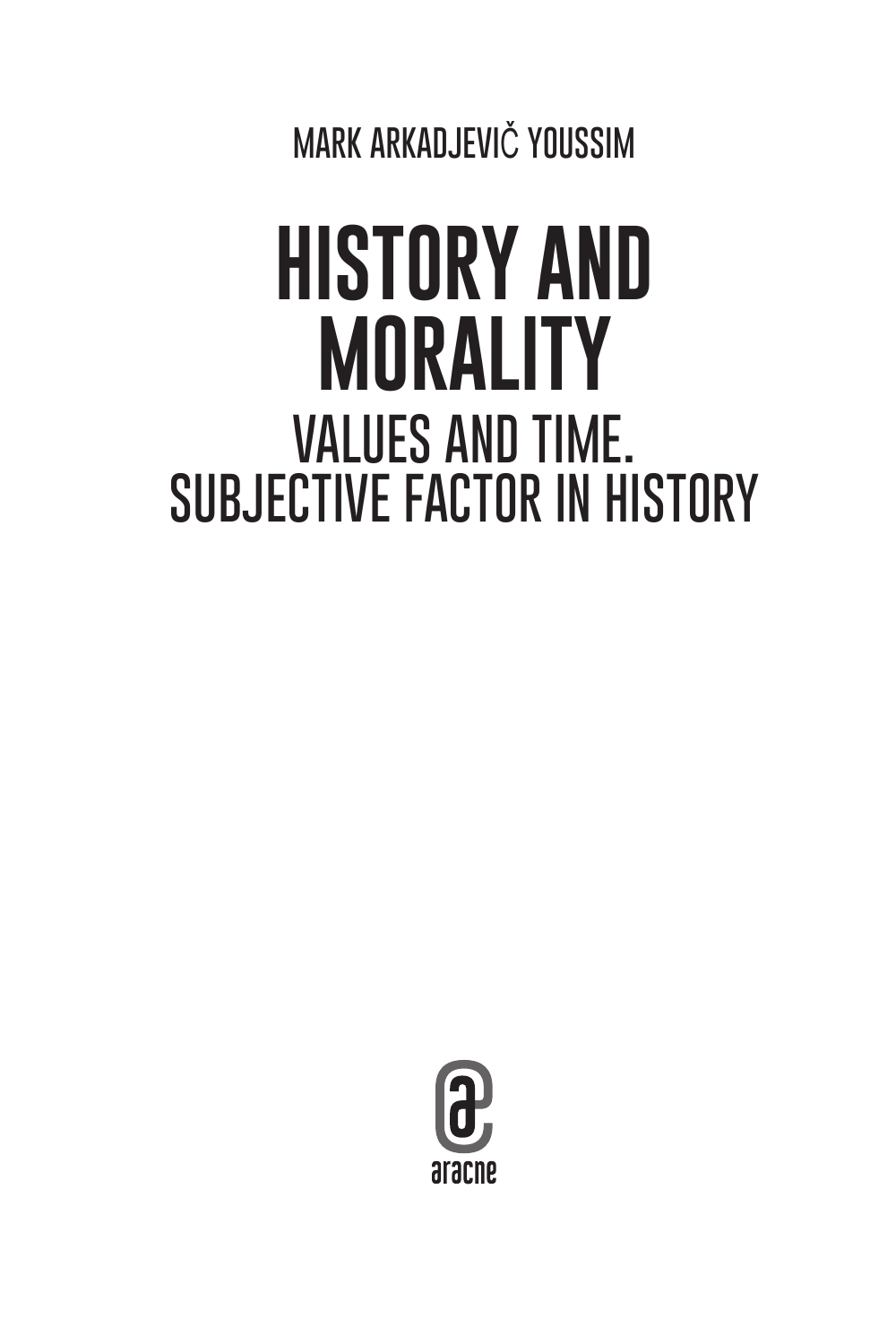Institute of World History Russian Academy of sciences



isbn 979–12–5994–783–3

> $\textbf{I}^{\text{ST}}$ EDITION **rom e** april 2022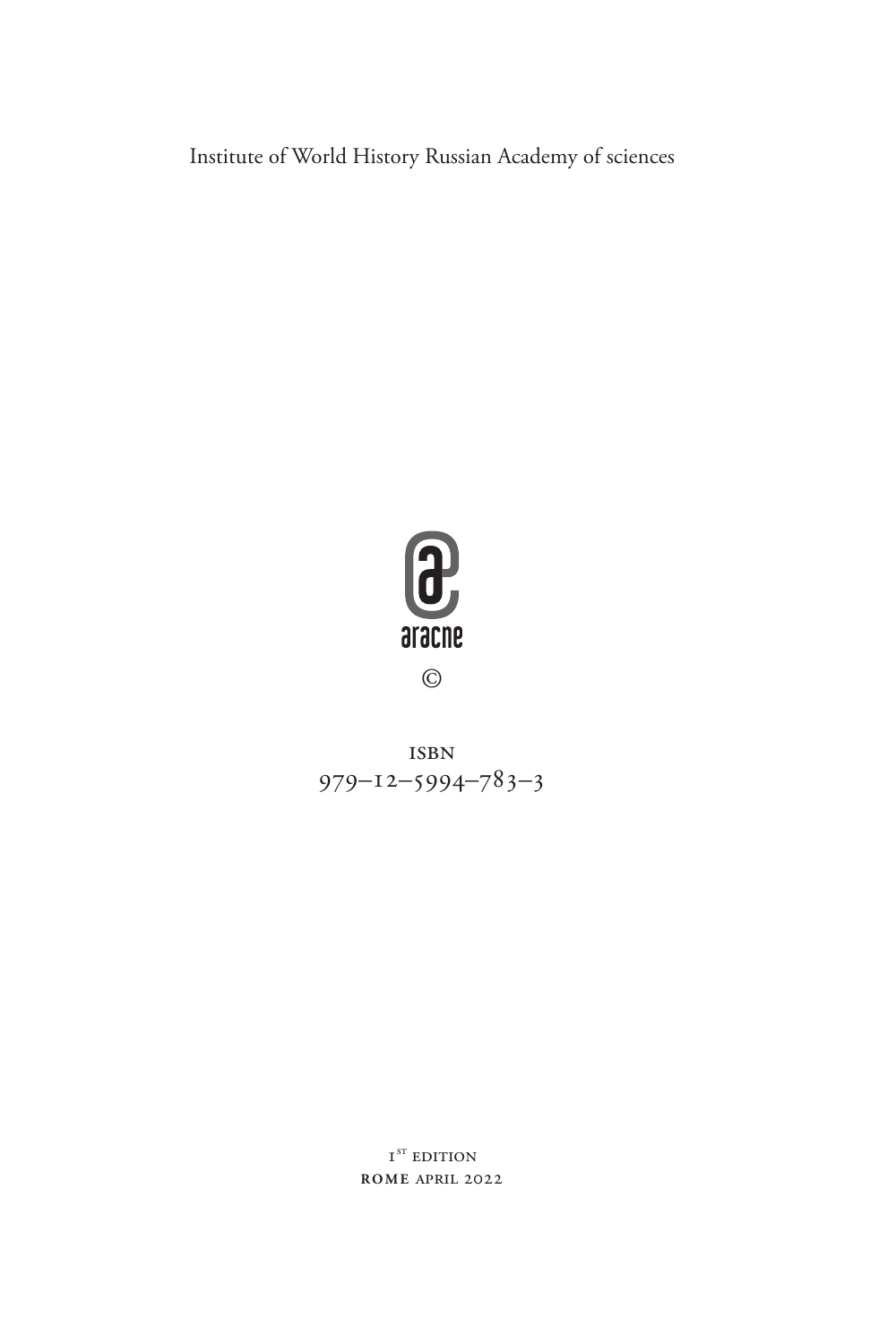## **TABLE OF CONTENTS**

| Chapter I<br>Opening remarks                                   |                 |
|----------------------------------------------------------------|-----------------|
|                                                                | 7               |
| Chapter II                                                     |                 |
| Morality as a condition of history                             | 65              |
| Chapter III                                                    |                 |
| Some of the existing theories and ways of explaining history   | 135             |
| Chapter IV                                                     |                 |
| History of economic evolution of mankind and subjective factor | 161             |
| Chapter V                                                      |                 |
| History of social evolution of mankind and morality            | 2I <sub>3</sub> |
| Chapter VI                                                     |                 |
| History of political evolution and morality                    | 255             |
| Chapter VII                                                    |                 |
| History of cultural (spiritual) evolution of mankind           |                 |
| and subjective factor                                          | 285             |
| Conclusion                                                     | 329             |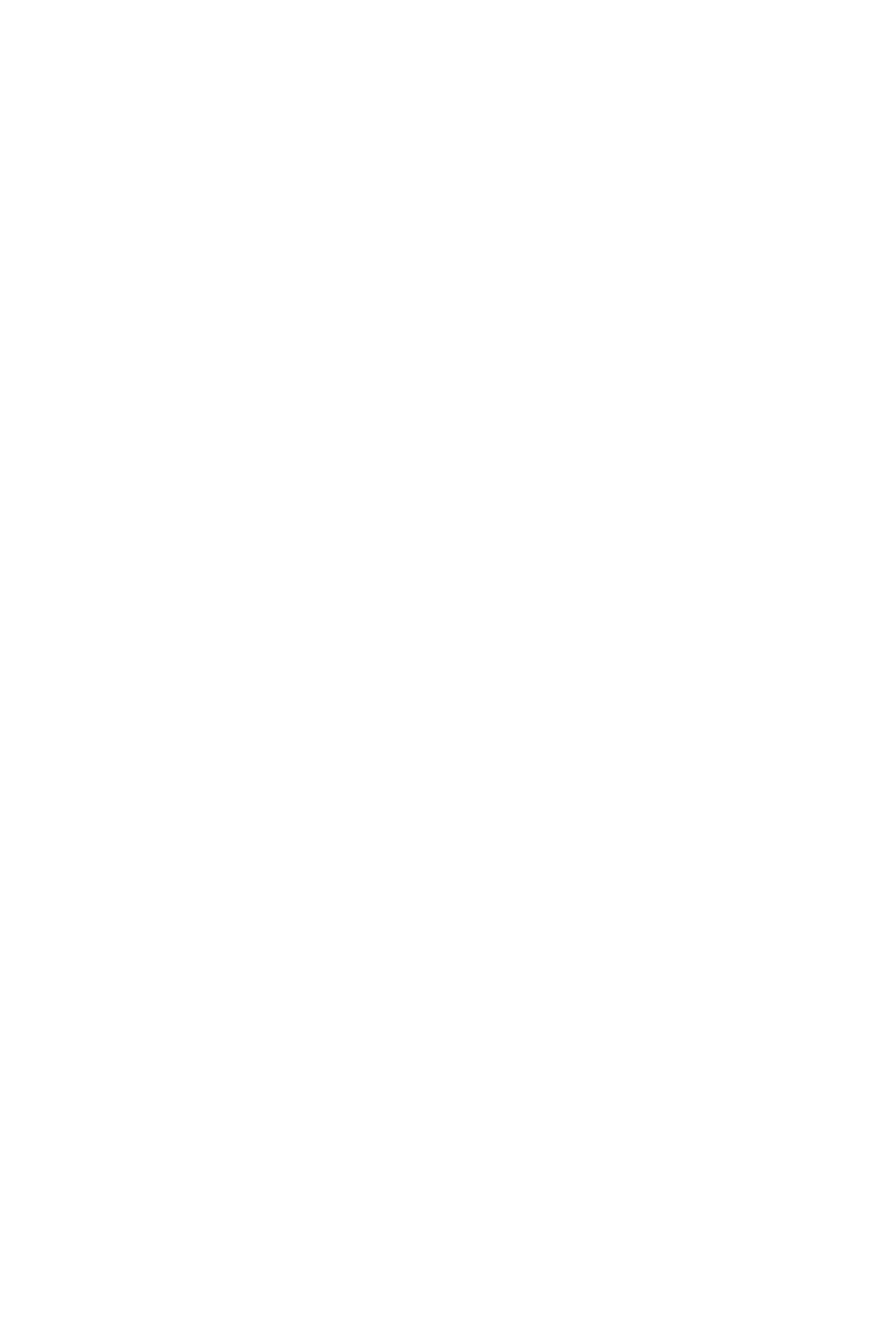### **CHAPTER I OPENING REMARKS**

First of all, it is worth saying about the purpose of writing this text, about its genre and content. It is dedicated to the very phenomenon of historical cognition and to the ways of comprehending the past, which, according to the author, are significant today.

It turns out that to answer a simple question: how to do the right thing, you need to write at least a book. However, here we also discuss what it means to "do the right thing" in general, and what does all this have to do with history. We will return to the summary answer to these questions at the end, but in the meantime it is worth mentioning the background of the text below.

My previous publications were related to the study and translations of essays on history and related disciplines. Reading the books of N. Machiavelli, F. Braudel, W. Pareto and the like gave birth to thoughts that could not always be expressed in the order of a comment, let alone brought to a certain order.

In this case, these thoughts are brought together and represent a certain mass of theses, often expressed in an aphoristic form, in the form of conclusions provided with relatively few examples and evidence. I was not faced with the task of analyzing and commenting on specific texts and studying the history of issues, such a task would be impossible on this scale. Rather,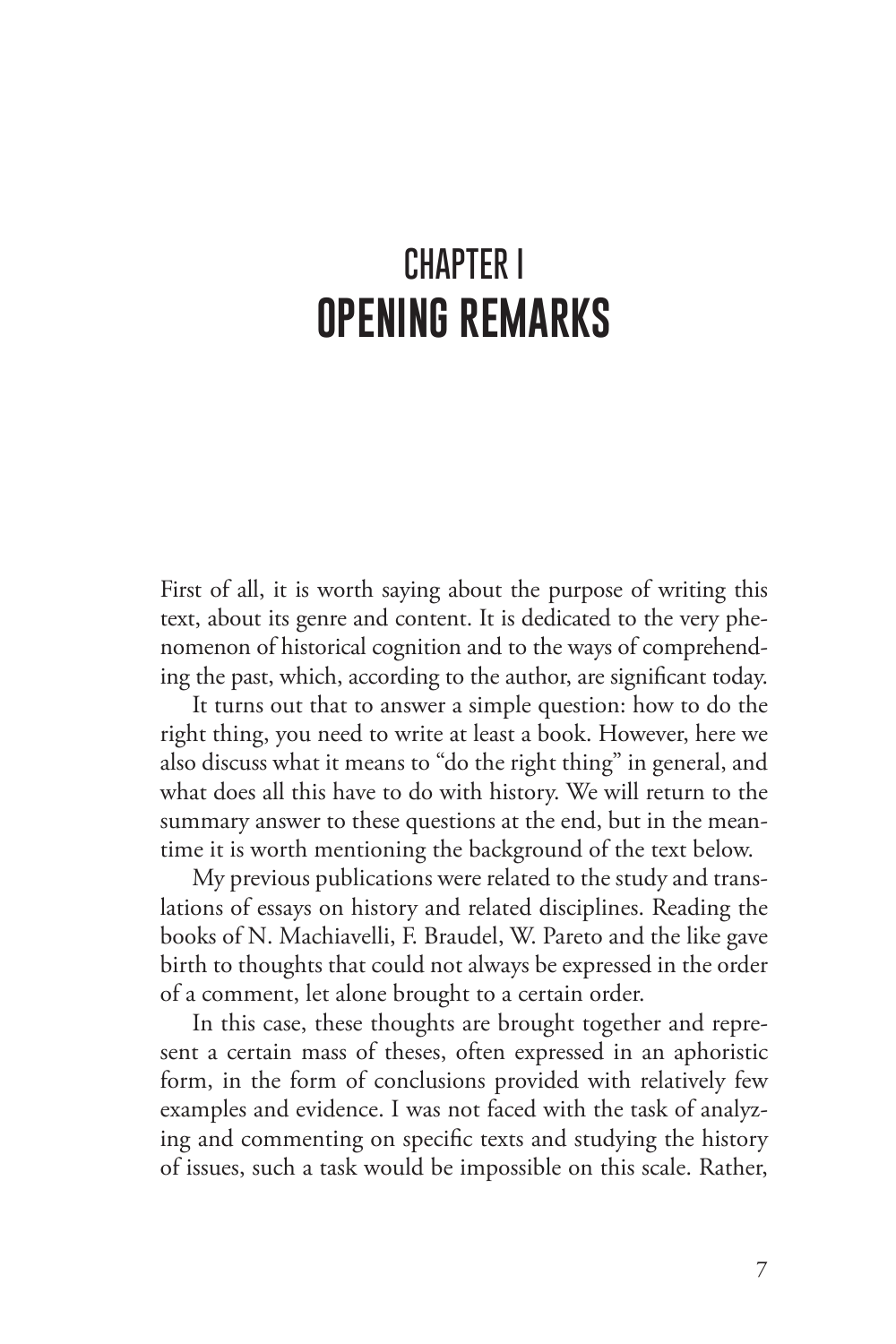well-known names serve as benchmarks to address the philosophical aspects of history.

History is not to be described by strict schemes, so the systematic presentation is reduced to a minimum here: there are largely observations and notes, brief definitions of some terms and concepts. The ambiguity in these definitions is explained by the internal contradictions of subjects. I tried to reduce repetitions, but they still remain, as thought goes in a circle. Specific citation notes have been kept to a minimum, but there are many references and hidden citations whose authorship is more or less obvious to the reader.

#### **Meaning and Genre**

*About the genre*. The starting point in this case is quite simple: the whole story can be presented as an interaction of two poles, a kind of dialogue between two sides – external circumstances, factors, needs, coercions – and the will of the subjects refracting them according to their virtual (artificial, secondary to sensual) models, built on the basis of the same external data.

Natural and cultural factors are the coercive ones towards humanity<sup>(1)</sup>.

The proper human culture begins with that conditional moment when philosophers and in general people began to consider themselves as special animals, that is, separated themselves from animals. The history of human kind is the history of development of human subjectivity within those limits which are set by nature. In this case, we will talk about the mechanisms of this development, connected with the notion of "value" and derivative from it notion of "morality".

<sup>(1)</sup> It is necessary to stipulate at once that everything perceived by the consciousness as an external object acts in some sense as a coercive factor. At the same time, everything that is identified with the "I" and with the possibility of choice is subjective. That is, all things in different aspects can be considered both as elements of the objective and as elements of the subjective principle. Culture is both a coercion and an expression of humanity's subjectivity.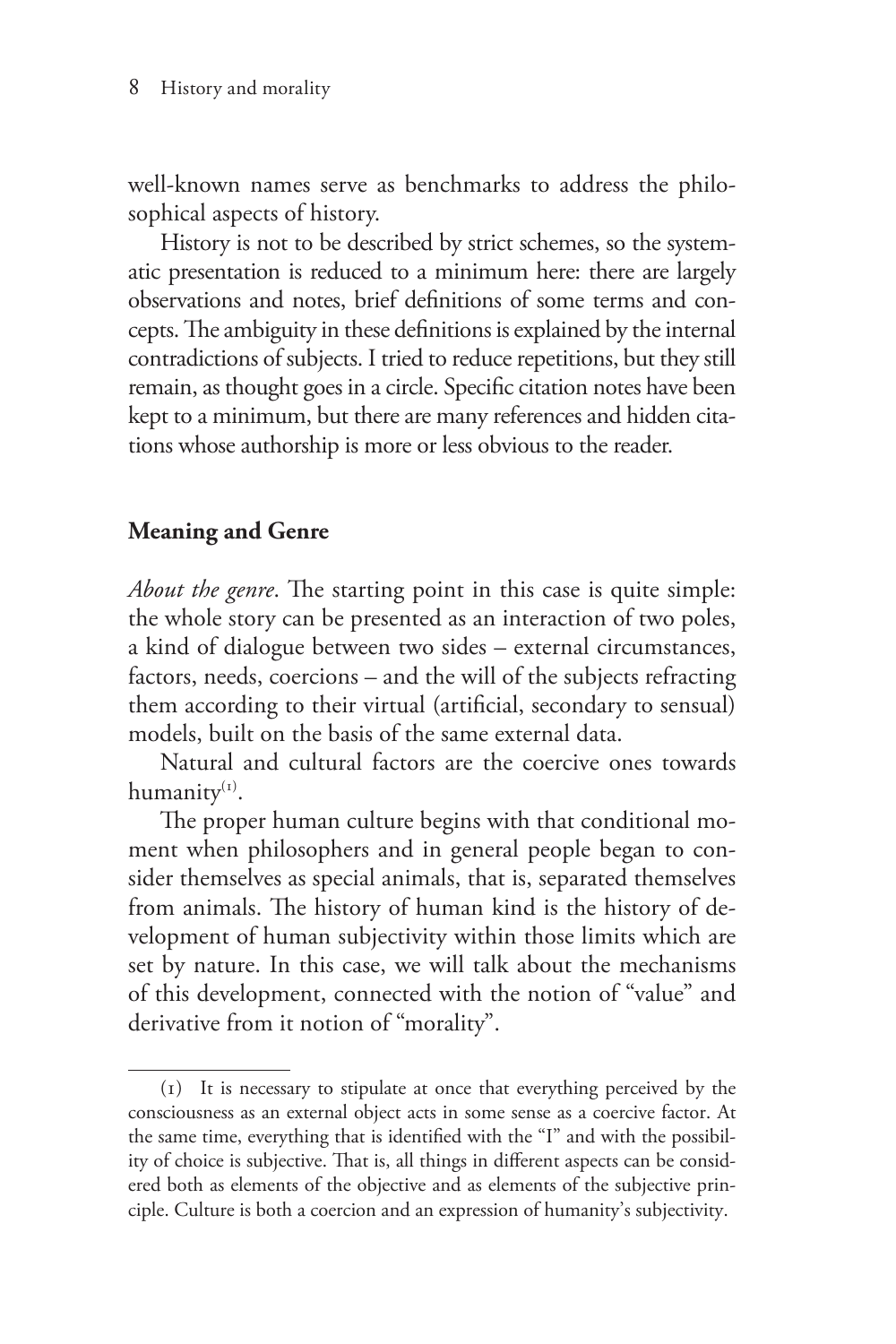The purpose of this book is to show that there can be no values outside of time, values are born from the idea of flowing from the future to the past<sup>(2)</sup>, from the possibility of influencing this process by actions in the present. Therefore, values are transient, including the time itself – being as eternal is an unattainable value, but the point in time has in its own way also non-transient value, already because of its uniqueness, hence the importance and possibility of history. The main subject of the present reasoning is the role of values in life and history.

One of the main problems arising from the question of values and actions is the rationality of morality, the share of compatibility of moral choice with reasonableness, benefit, success, the result achieved. The other side is the pre-determination of actions, sanity, responsibility, historical necessity and freedom of choice.

*The question of the subject and title*. The use of the word "morality" in this case goes beyond the limits of a narrowly traditional understanding (as a set of generally accepted norms of behavior), since the circle of subject matter is much wider – it is "virtuality" in general, reflection, consciousness and evaluation. We mean evaluation as a generating, defining and at the same time subjective factor. Moral judgments are a special case of evaluation, but for history it is the most substantial.

This reservation is extremely important because the extension of the meaning of the word "morality" to all value relations applied here is a voluntary assumption, necessary due to the absence of more suitable words. The "scientific" view of morality itself does not imply recommendations or evaluation judgments, its subject can be defined both as morality and immorality, just as the discourse of knowledge is at the same time a discourse of ignorance.

<sup>(2)</sup> The future, that is, what hasn't happened yet, becomes the past. But to "ordinary consciousness" this process is presented first of all as formation of the future from the past, transition from the past, happened, to the future, what happens now or has not happened yet.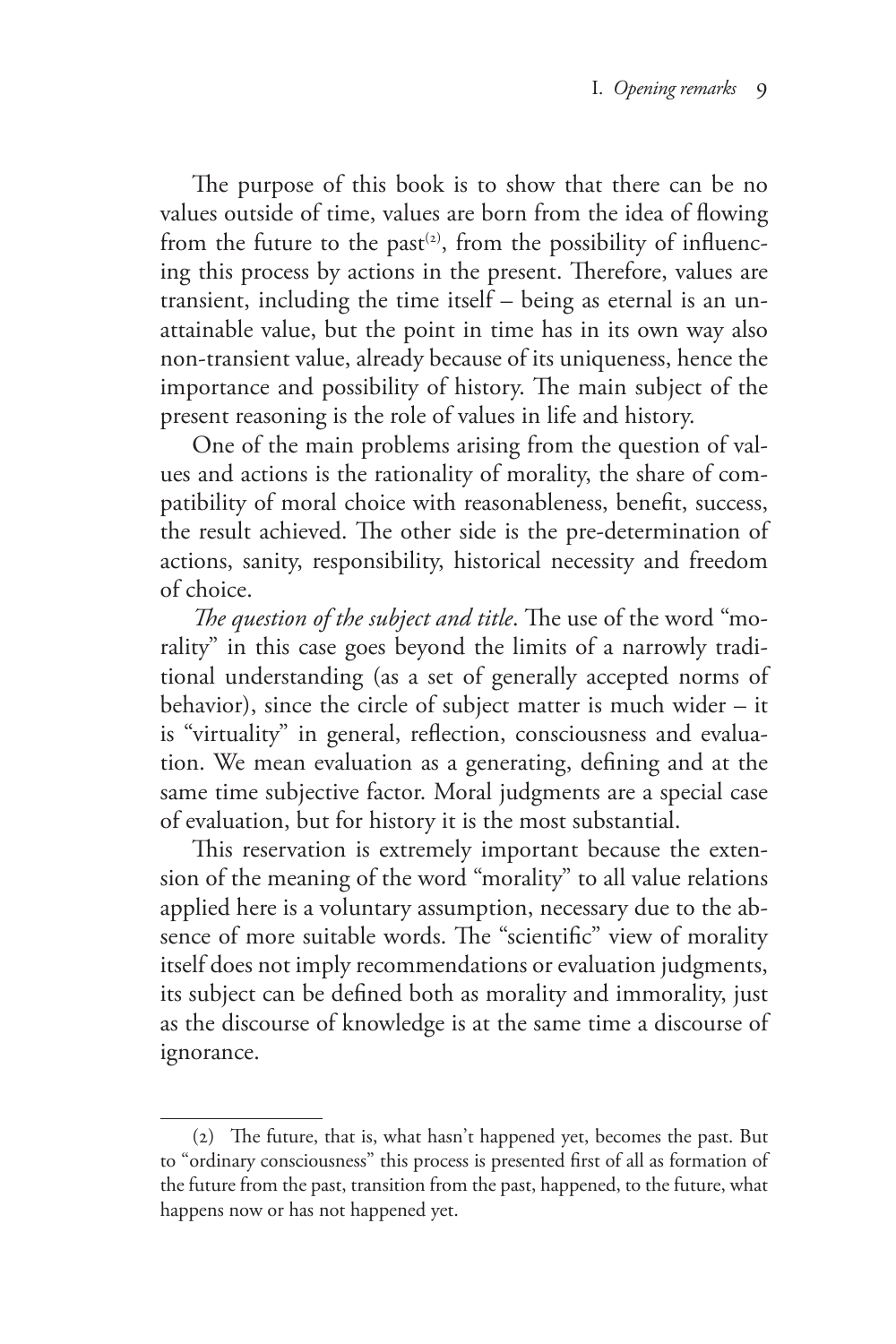It can also be said that it is the idea of  $God<sup>(3)</sup>$ . As an idea, historically, God is morality in the ethical sense, and vice versa, morality is God, i.e. the idea of God is a value distracted from matter, a non-transient value, a value of being independent of time; it is the logical basis of religion, not directly related to cult.

Morality is the rules and laws that govern the actions of an individual in the public interest. But the range of motives of an individual is much wider than morality in this narrow sense. For history and its understanding, all the motives that govern people, to a greater or lesser extent, are recognized by them, have more or less binding character, are accepted and rejected, felt as their own or as imposed, as an internal law or law acting from outside. The degree to which the external and internal coincidence and correlation may vary, but the whole history is made in this interaction, in the mass of decisions and in the evaluation of their results. This is what we are talking about in terms of the significance of morality to history.

It is also a kind of teaching about becoming, about the dynamics of history – about the connection between its basic, immobile or almost immobile laws (and rusty mechanisms) and the unsteady smooth of events – about how the eternal (ideas) refracts in time and is embodied in the flesh and blood of reality.

People always have an idea of what is right, how it should be, what to strive for and what can really come. History actually tells about what happens in the space between the right, the desired and the real, that is, where a person can make his will and effort. This is the space of activity and is the space of morality.

#### **Time and Life**

Time is the most important of the laws and coercive factors, the most important constant that opposes the man and is simul-

<sup>(3)</sup> With the uppercase God as a personalized entity, or a single god in a particular religion; with the lowercase god as a distracted idea, one of the many.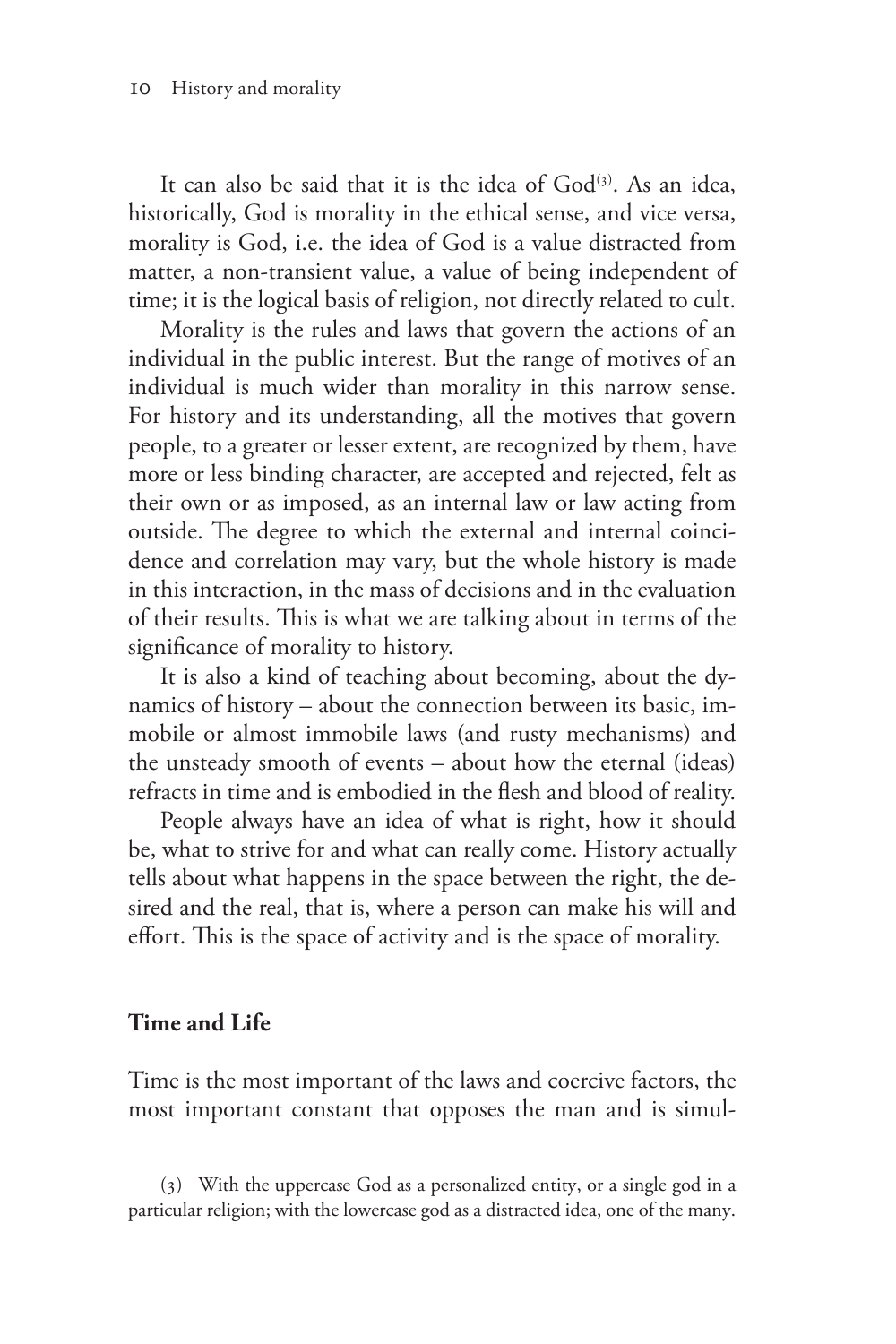taneously used by him. The principle of organic development (beginning and end, birth, maturity and death, life of cells and organisms according to a given program), embedded in the living nature, combines necessity and reasonability, unconditional coercion and variability, hierarchy of goals and idea of value. The same elements retain their meaning in the history of human society, that is why they are directly related to the talk about morality as initial conditions for its coming into the world.

Value and time – this is how this text can be titled differently. Is there value beyond time, and isn't history the very idea of value in terms of the fluidity of things (i.e. time)? Time is synonymous with the constant transition from beginning to end, between which there is the supposed point of the present – the true being, the eternity, which may not exist outside time. This point is perceived by consciousness as a point in eternity, but real historical time we think of as a certain length with blurred edges-i.e. the point turns into a spot. This spot is a section of history that is constructed in thoughts as a supplement to reality. A segment of a certain constancy in a flow of changes. In this construction, by the way, there is both the sense of historical periodization, which provides a certain section in time space with constant properties, and the sense of history in general, which fixes an already existing, past as a kind of eternal, something that has become a pure idea.

Life and its experience in the description is nothing but the coordinates of space and time plus the direction vector of movement. Thus movement in space is active, and in time – it is passive. Time is the main coordinate of life and change; it does not depend on the subject's will. The essence of life is being between the past (former, absolutely true) and the future (nonexistent, probabilistically true). The moment "now" is the transition of the second to the first.Time is contradictory, because life and death, which deny each other, coincide in it. It has no integrity, because the point of the present as if does not exist – it is simultaneously with one foot in the past and the other in the future, these are two components of one point. This division of time into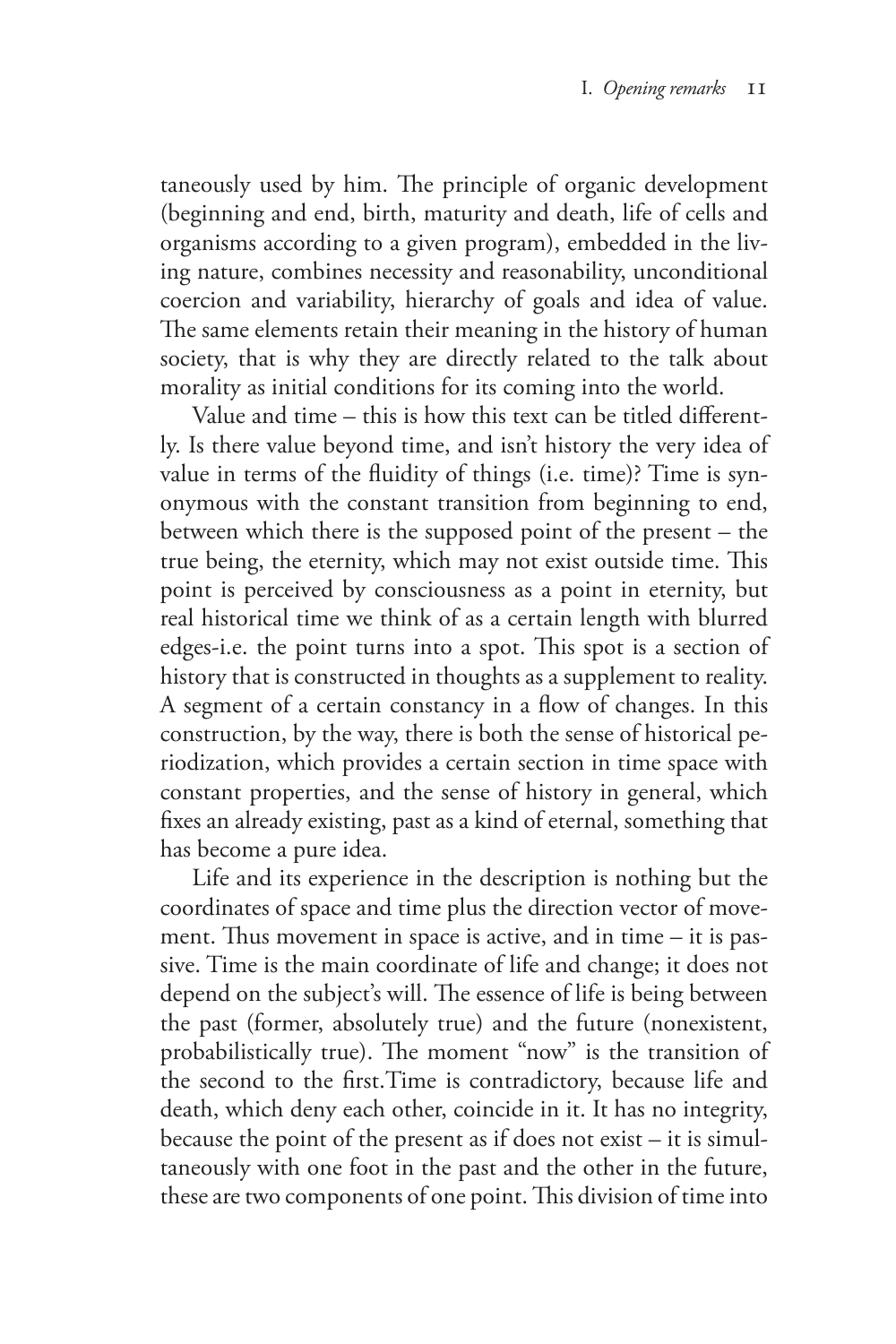two (or three) parts logically corresponds to the cyclic existence of things and the rhythm of the "space". (It is also repeated in periodization). The mentioned rhythm is also expressed in such different and global things as breathing, sex and music. From the point of view of a non-moveable being, one can think dead or alive – it is the same. If time is removed, I am dead (immobile). Life is a movement, but also a constant change, inequality to itself, incompleteness. Values can be thought of outside of time as part of a tree or hierarchy, where something is above and something is below. But again, this is a spatial conception that we attach to time. Actually in time, the very value being, which as if is not there, is not in ideal, pure form, there is only fluidity to which we attribute conditional stability (in the form of spots, periods). The goal, the point to which we are moving, is ultimately unattainable (due to absolute fluidity). A living creature wants both preservation and change at the same time, "wants" is not quite the same word, because the desire follows from the given conditions. To stay in place, one has to move. We measure time, divide it into equal segments, plan by dates – this is all conditionality, a metaphor. The present is also the experience of the former – in everything, in life, in history, and in art.

Historical time exists only to the extent that reasonable activities are being carried out in it. In other words, history consists in (recording) the expedient activity of people, in recording actions. The ancients asked, while investigating the crimes, who benefits from them? But this is not a universal motive and key to understanding events. One has to ask: what is the goal, it will be more accurate. We're talking, of course, about comprehensible actions, not pure accidents.

In historical science, any fact is valuable also by itself. But it does not mean that it is simply collecting and describing facts; it and all its branches are not devoid of external purposes, in particular, the study of economic history is aimed at understanding the purpose of activity and actions of people of a certain epoch, not only to learn the number of cast iron produced per capita. In the same way today figures of statistics get sense only in a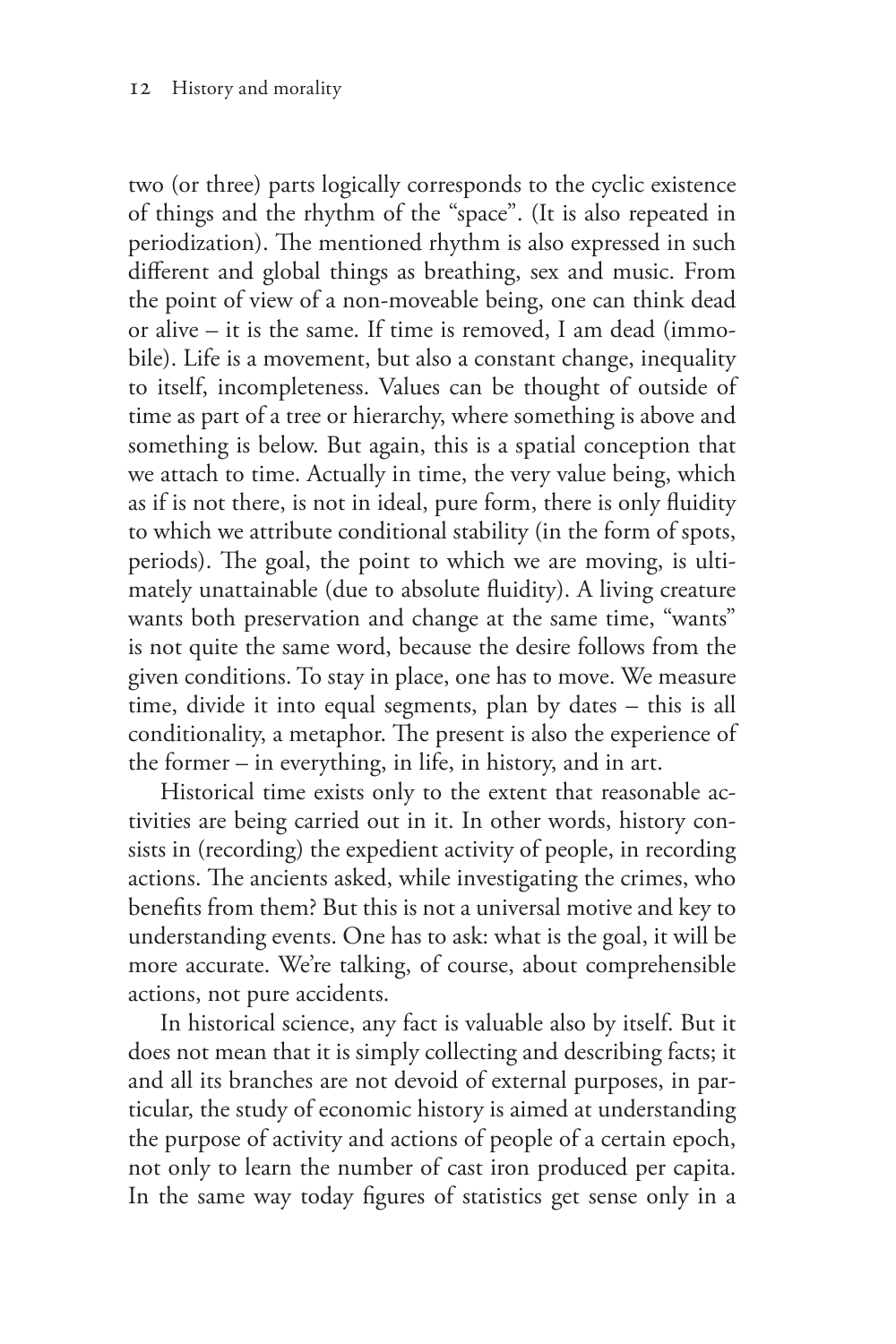context of movement of a society in some direction. Mathematics gives an objective external description of this movement, but without an internal structure (principle of action) it is senseless. As a description of a car movement only by external parameters, made by an observer from the outside: direction, speed, body color, etc.

Morality is not always implied here as universal rules, imperatives, choices sanctioned by them. It is more a question of willingness, will and opportunity, of the choices, their motives and reasons in general. We can also say that it is about freedom in terms of history. There is no freedom in the full and absolute sense of the word where there is a purpose, an assessment. Freedom consists first of all in the preferences which a person makes by means of conditional disposal of the time capital melting evenly. How do animals perceive time and do they feel it at all? Perhaps they perceive mainly the current moment, but they still feel that the situation is likely to develop – a forecast. Human notions of things, i.e. notions that are distracted from concrete things, are as if invariable and eternal, and at the same time allow us to grasp the idea of change. These are the frames, which a person chooses from available options. The very phenomenon of consciousness (desire) implies an aspiration to the future; consciousness is a projection of the present (of repeating, i.e. common) to the future, as well as to the past. It is a distraction of stable features from concrete objects. Therefore, consciousness aspires to the future, "I" expects the changes of fate, plans them and tries to influence them somehow. Viruses "know" what they want and do not want; perhaps, the same desire can be invested (and is invested) in robots. Historically, the paradigm of aspiration for the future grows and becomes dominant in New Times; the matrix of today's life looks like a mechanism for producing the new, the idea of movement, dynamics, novelty reaches absurdity, which, however, is not yet perceived critically enough.

Evolution follows the line of virtual doubling of things and processes of their existence. Life is a form of adaptation (extension of being) with the help of memorization mechanisms. An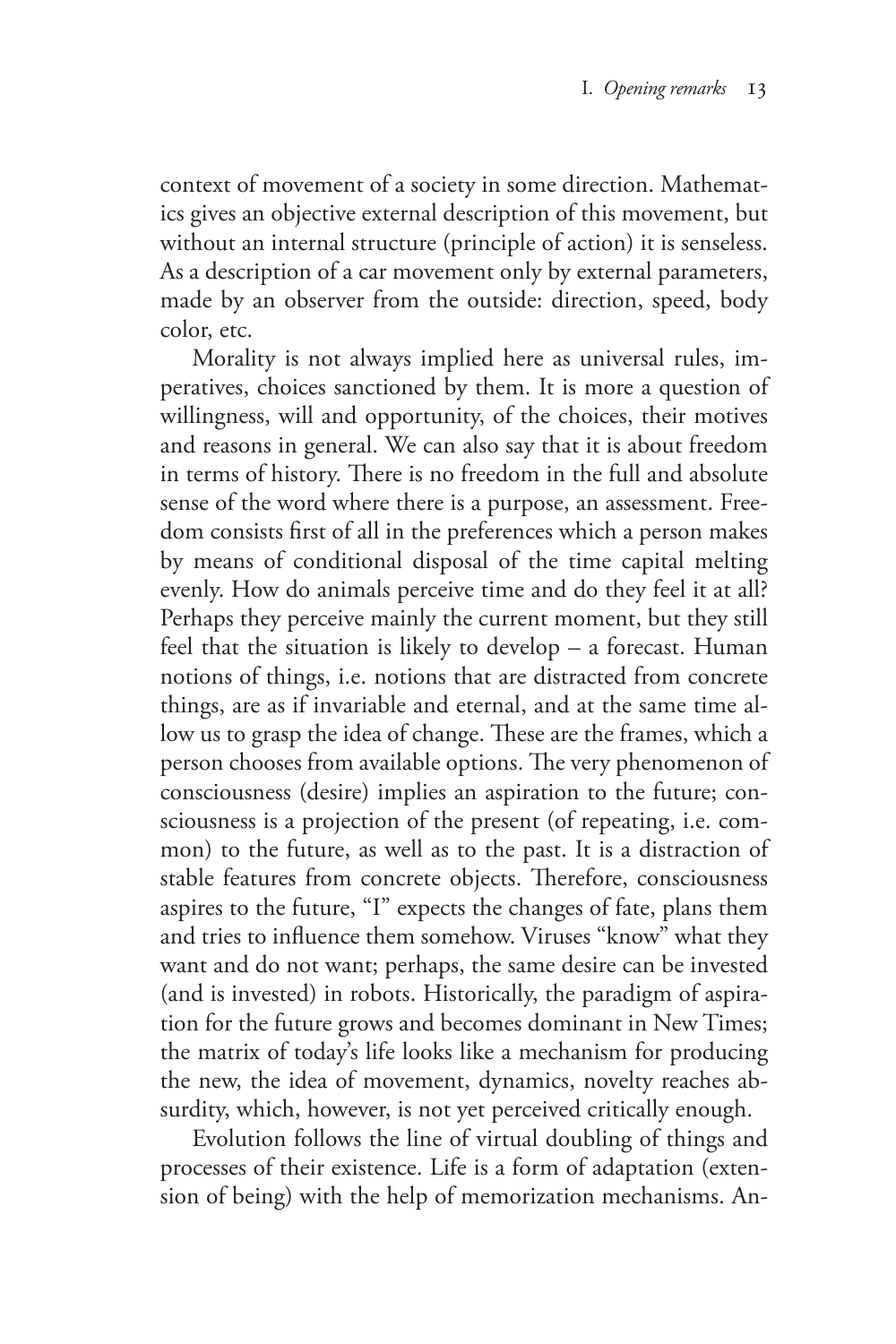imal life is the experience of moments already by comparing, confronting with the past imprinted in memory, not simply sensual perception. Life of the human being as a special kind is distinguished by the fact that he experiences it through a system of symbolic duplication. It is not an existence in itself, as the existence of material objects, not a direct reaction to situations like in animals, but a continuous search for meaning, that is, the purpose of action in each given moment within a common hierarchy of goals. This hierarchy is set from the outside and at the same time it is subjective. But the distraction of meaning from life itself is a kind of bifurcation. (Actually, the concept of meaning derives from the division of cause and effect, purpose and means, i.e. from the idea of a directed, controlled process). Word, language, texts and literature are the essence of manifestation of this bifurcation and search for consolidation of meaning.

Things may or may not be the same at the same time; we solve this contradiction by separating or clarifying concepts. For example, evolution, like progress, does not exist – in the sense that there is no monitoring center that gives the right direction. But there are natural processes that have the characteristics of regularity, that is, recurrence, and steadfast recurrence. In living nature, expediency is added to them, and in society – the activity according to the program consciously adopted (according to the mental model). Reasonable and conscious actions are based on evaluation, and consequently, in some (expansive sense) moral (or "immoral").

Morality is a luxury that highly developed societies and species can afford. Although it is also a means of survival.

In culture, life and its meaning are transformed into a secondary reality (virtual), generated by a system of symbolic duplication of primary (physical) reality. Simply put, life is perceived as a text and "I" as a text, i.e. a record or a recording process. Movement/modification occurs in time; desire, possibility, must express the subject's attitude to time; words extend moments and leave an immaterial cast of real moments. Words are immaterial, but they are therefore, in a way, eternal. Material things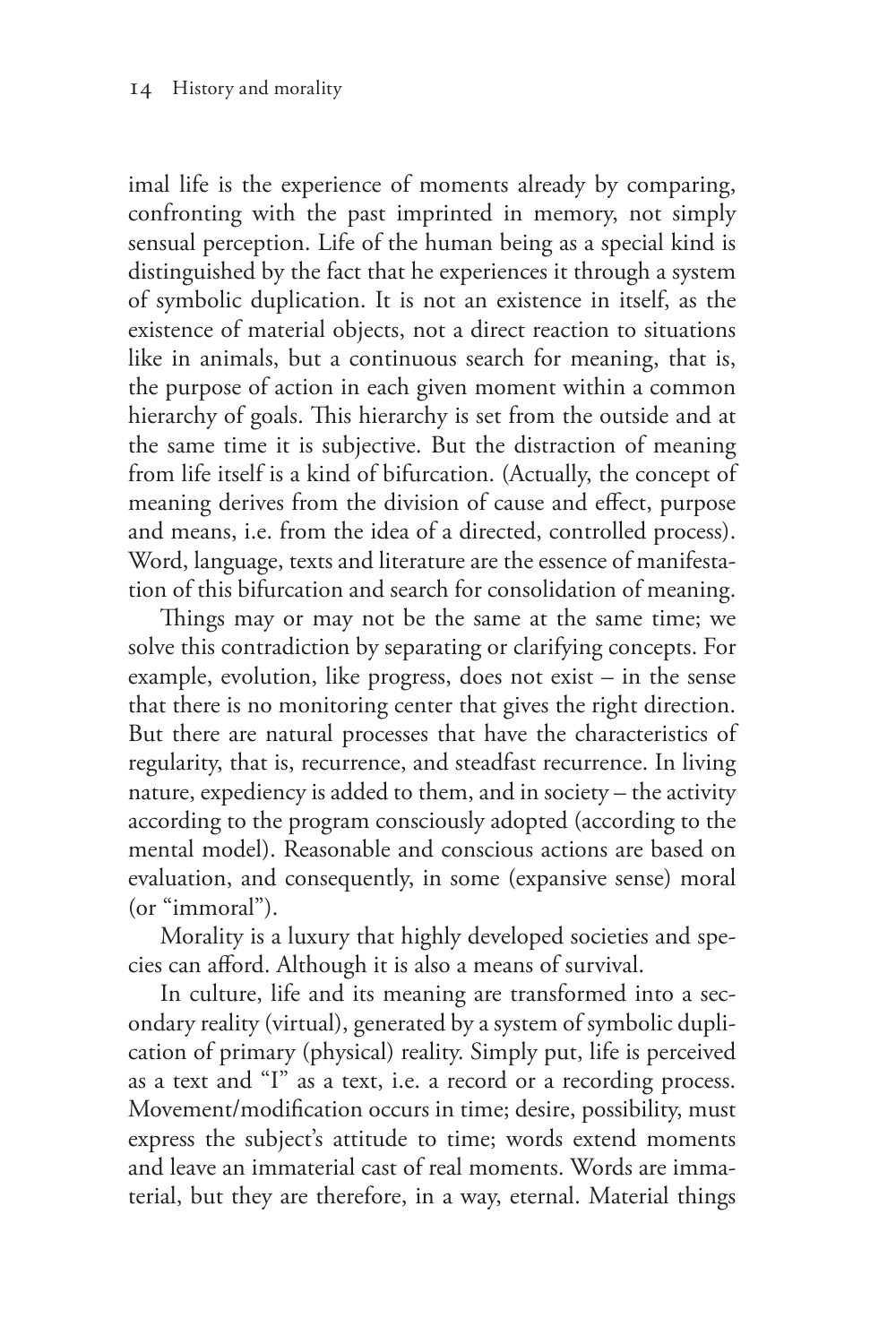are changeable, only memory remains of them. Just as human beings are not purely material and not purely spiritual, they use memory to extend their existence, their unique, though all repeated examples.

In life, therefore, there is nothing but morality in the broad sense, that is, the evaluation of the experienced situations, themselves and others within them. If we remove the evaluation, there will remain naked unreasonable existence, existence in the form of physically moving objects. Life is an experience of life as a transient value.

History, in its broadest definition, deals with changes that occur over time. (Clearly, time and change are synonyms and static is the absence of change.) The phenomenon of living matter is the opposition of individual (concrete, material) to this law of inevitability of changes. The purpose of living matter – preservation of special, individual form of a given particle – is the principle of its action, as well as the principle of action of many other particles, it is in a way its "moral". The human being as biological organism and social being is the product of development and complication of this principle. He acts under the influence of a multitude of objective coercive forces, including those of value, and under the influence of secondary coercive forces, cultural ones, created by him, often contradictory but ultimately ascending to the same principle of life – expediency and self-preservation. These secondary coercions, programs that exist in the consciousness along with biological ones, were created in the process of historical evolution, and are here conventionally called "morality". With the same right, they can also be called culture, taken in its value aspect. The history of mankind represents the process of elaboration of value norms related to all situations of life, which, on the one hand, are determined by the laws of nature and, on the other hand, are opposed to them. Therefore, the significance of historical facts and what is called historical events is determined, from a universal point of view, by their role in this confrontation. Simply speaking, if people acted only mechanically, under the influence of natural laws,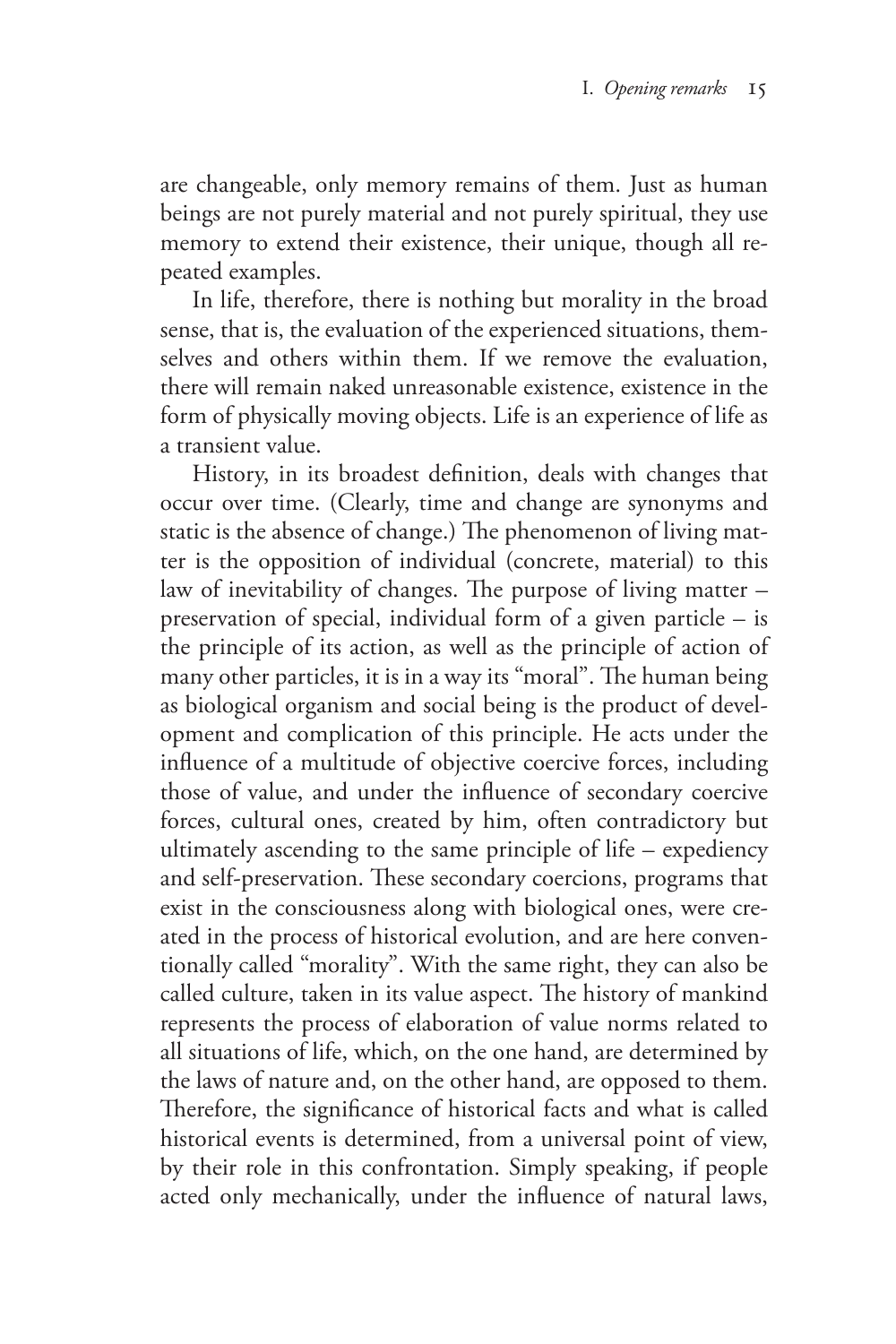history would lose its meaning, its subject is individual existence and individual actions. But also the most arbitrary and outwardly strange human acts cannot be described as absolutely free<sup>(4)</sup>, they are determined, and including – probably, first of all – by concepts of good and evil, correct and erroneous, acceptable and inadmissible. That is, history in this case is understood as a result of comprehensively conditioned, but conscious (more precisely, filtered by consciousness) activity of people.

Laws are the patterns of how things behave in time. Things with control and feedback, i.e. moving, have some degrees of freedom, so their specific trajectory cannot be predicted. But also random phenomena can only be predicted by probability. (Volcano eruptions, meteorological changes). The place and time of a disaster can only be predicted with probability. The place and time of planned events can only be predicted with certainty if one possesses "information". General patterns ("as it happens") are always different from what happens.

#### *Predictability and expediency*

The meaning of history is its unpredictability. Firstly, specific manifestations of natural laws are unpredictable (or only relatively predictable) in their individual characteristics: characteristics of terms, measures, quantitative values, probabilities. Secondly, people bring into history an element of comprehensible expediency, often acting across natural laws and their concrete manifestations – knowing both is tantamount to changing their action. To know the future means to get the possibility to change it, it is a paradox that explains the impossibility of "precise" prediction of the future (in terms of timing and personalities).

<sup>(4)</sup> Any definition is a statement of the given, i.e. already coercion and unfreedom. Every word acts in a dual capacity – as a metaphysical instrument of eternal immobility or infinite repeatability of parts, and as an instrument of transmission of the infinitely variable overall picture.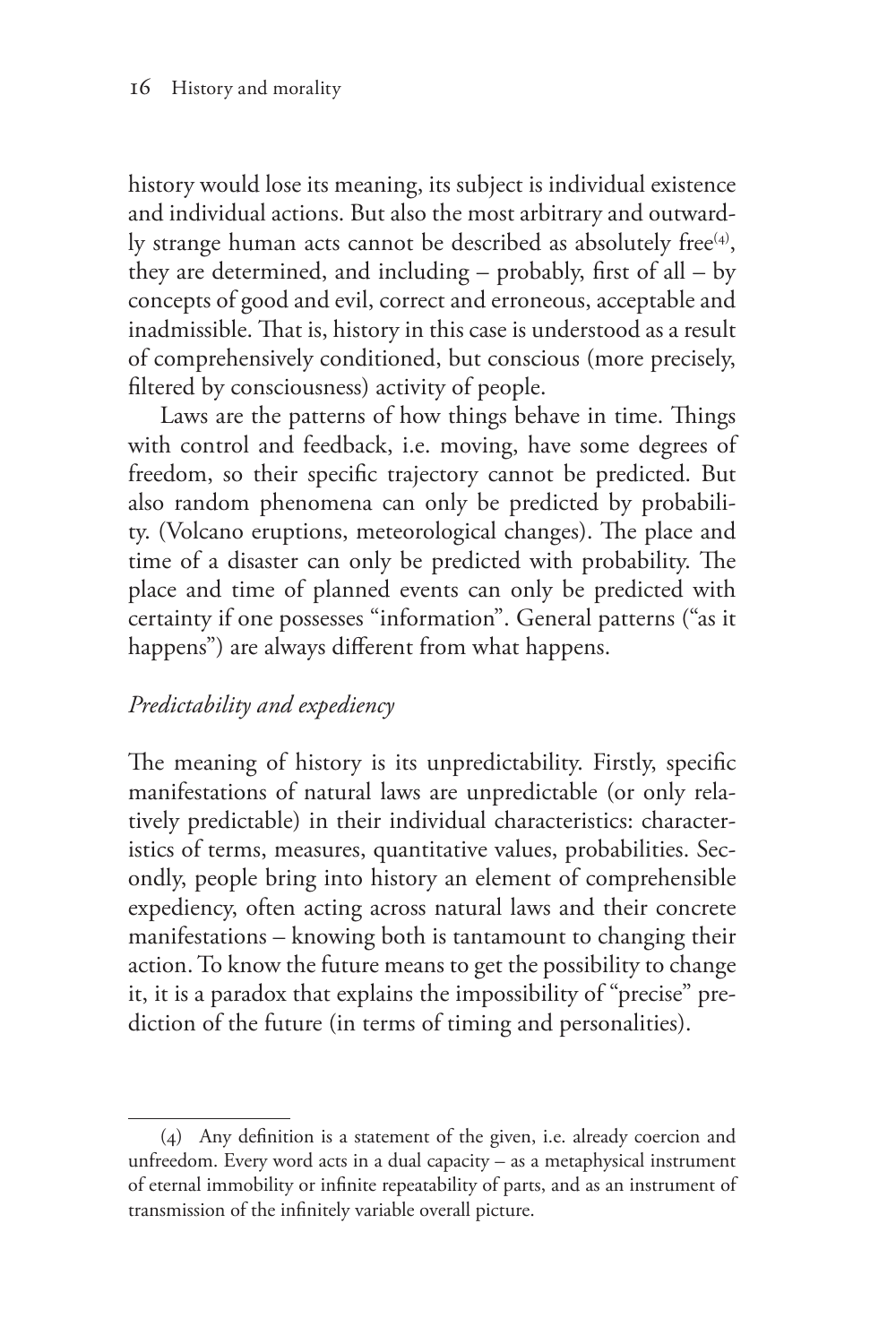#### *Determinism and freedom*.

History can be approached from the "natural science" point of view – observing the state of the environment and the subjects acting in it, making generalizations based on these observations and the repeatability of their results<sup>(5)</sup>. But to understand history, without knowing that human subjects act with the help of special tools, with the help of culture, which determines certain degrees of freedom, is impossible or incorrect. Humans have some adaptive programs that define not only the choice of means to achieve the goals already set by nature, but also the change of goals themselves.

Hence the question of the degree of freedom available to people and the meaning of this concept. In nature there is a reasonable principle, from which follows the constancy of cause-

We describe a moving object both from the outside, trying to understand the forces that push it, and from the inside, if it passes through its models, cultural filters, feedback, reaction to stimuli. From history we know only the consequences that are more or less obvious, the causes can only be judged by analogy and speculated on.

<sup>(5)</sup> For example, Fernand Braudel describes the events as external landmarks of internal processes, ripples on the water, to replace them with faceless mass of everyday life, the general, structures resembling metaphysical ideas, but in their multiple-concrete manifestation.

<sup>&</sup>quot;All these frozen pictures of sedentary societies, bounded by insurmountable barriers of farms, centuries-old civilizations; all these permissible methods of immersing oneself in the depths of history represent, in my opinion, the most essential thing in the past of mankind, at least what we consider essential today, in 1966... Events are the ashes of history; they illuminate it like lightning flashes; barely shining, they sink in the pitch black, sometimes without trace". Braudel F. La Méditerranée et le Monde méditerranéen à l'époque de Philippe II. 2 édition revue et augmentée, Paris, Librairie Armand Colin, 1966. Introduction à la part 3.

Braudel puts events in second place because they embody randomness, but he tries to draw conclusions from the analysis of a mass of facts, of which each of them is also random, there are just a lot of them, and statistically they show the necessity through probability. However, you don't need to know all the facts that Braudel really wants as a historian. It is only necessary to know all the facts of the past, if nothing is absolutely inevitable or recurring.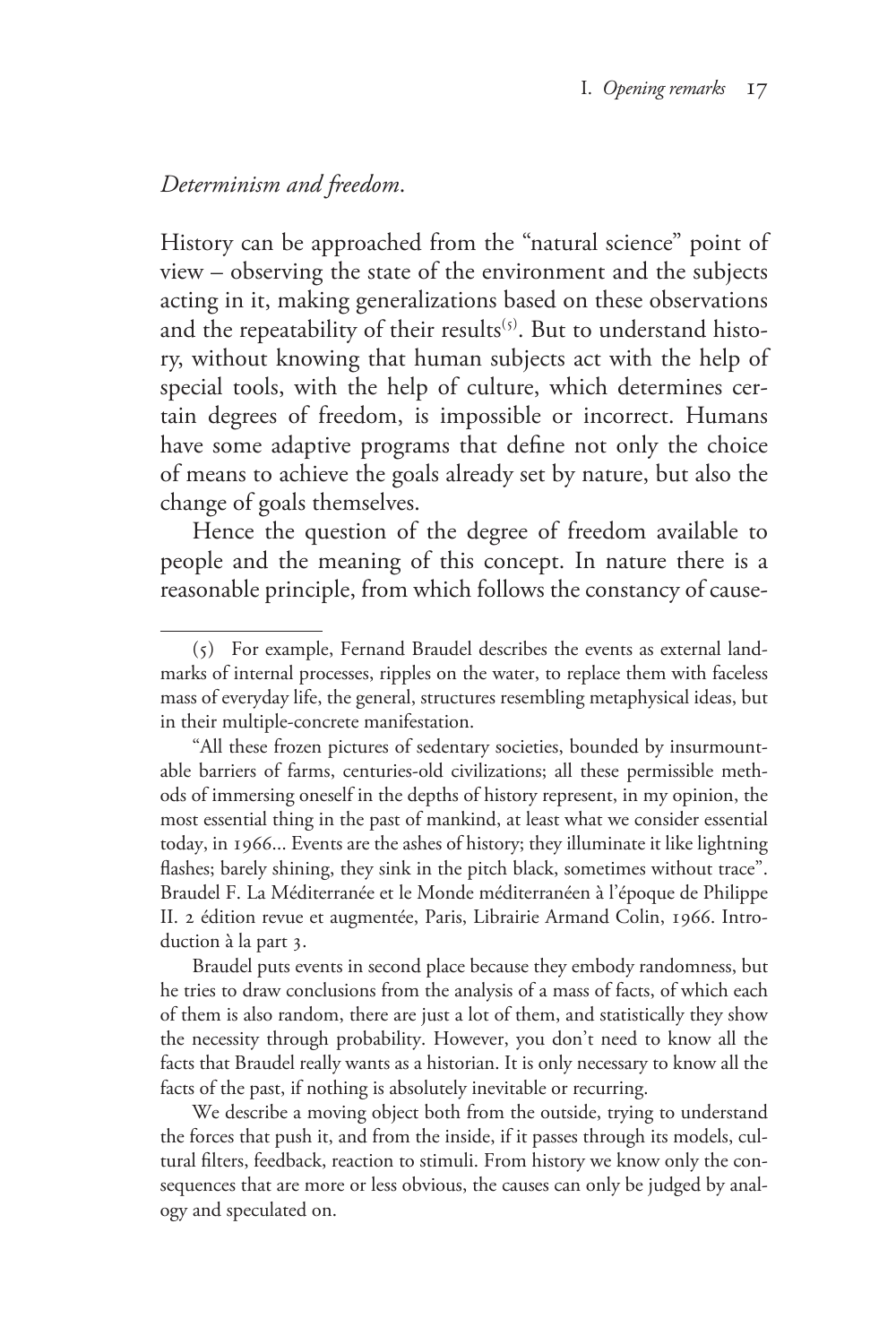and-effect relations and the possibility of rationalization, i.e. the availability of choice. If there are no reasons, then there are no estimations, as well as no reasonable principle in general.

Living beings have a purpose – existence, the main value, in relation to which all aspects of their activity are means. This gives an element of rationality to all forms of life. In living nature, however, the manifestations of rationality are quite firmly deterministic. There is cooperation, but selfishness prevails. In human society, rationality is based on the accumulation of knowledge, on an understanding of the common, on empathy and compassion, on the creation of nonnatural values.

*Freedom, mind and morality*. The freedom of people is limited to reason and morality, which converge but not in everything. The law is a compromise between reality, morality and reason.

Freedom is fundamentally an extra-moral notion – physical. In the moral sense, freedom implies choice, but if a person is looking for the best way out, then his choice is always partly unfree. Everyone who adheres to a path, principle and purpose, is dependent on it. Only the one who has no goal, aspirations, desires is quite free. A reasonable act is unfree, but an "unreasonable" act is also unfree if it is done consciously against some criterion.

There is freedom of disposition (positive) and freedom of actions (negative) – real freedom, approaching to a total emptiness, total flexibility. Complete emptiness is an oxymoron, it is equal to perfect (absolute) fullness. The freedom of a man who has nothing is the complete possession of himself, that is, of nothing. Something equivalent to everything.

Life is a set of elections, this is the meaning of its freedom, but all elections are determined; any option is dictated by the world, circumstances, prehistory and so on. The mystical component is the anticipation of the "right", i.e. inevitably coming event (Event is a fact having subjective meaning. Any fact, since it is a reality perceived by people, is subjective and is an event, even in visible neutrality, for example, a physical indication of the value of something at a given moment. The word "value"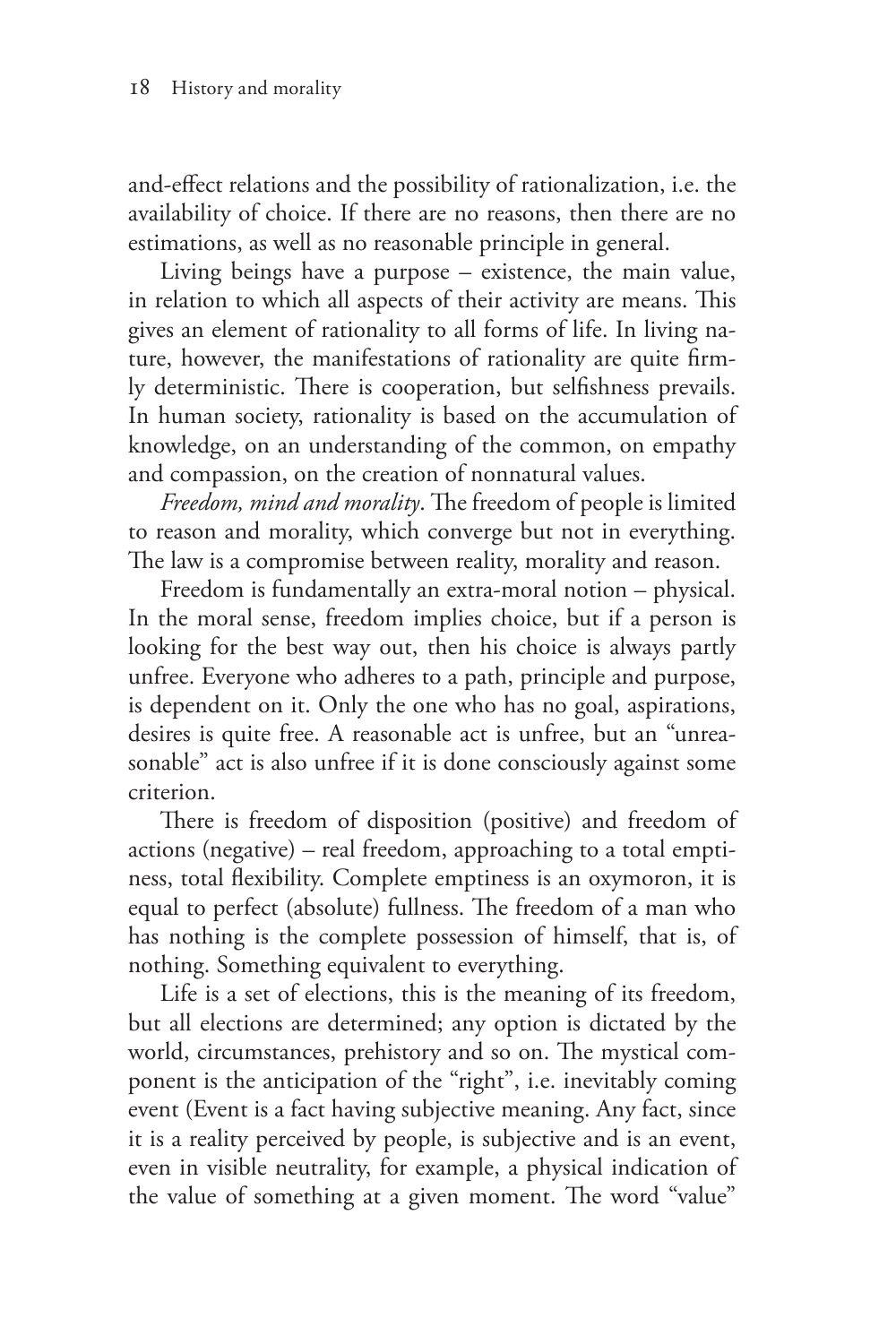already means subjective perception of an objective phenomenon). It is impossible to make an exact prediction, as events are not yet present. It is a fortune-telling, always based on probability. The freedom of the living subject is the possibility of choice; the freedom of the human being is the possibility to act according to the criteria chosen (and not according to the 100% set by his "nature"). Let's say, love – in human society instincts (set goals) are passed through the filters of abstraction, negations – they are weighed on the scales of doubt. Action on the basis of moral criteria developed by culture historically, is an act of freedom, a manifestation of human freedom as a species. An action that denies these criteria is a manifestation of individual freedom, but negative for society, immoral.

Morality, therefore, is the rationality (or irrationality, accordingly) prompted by culture. This definition is broader than the traditional definition of morality, as it includes all the value aspects of consciousness and psyche. Immorality or antimorality, including its painful manifestations, is also included here because morality is an essential characteristic of the human being. A person who has lost everything human and even turned into a "plant" still remains an object, and to some extent a subject of moral (ethical, value-based, conditioned by human nature) judgment.

Morality and rationality converge in the sphere of objective bases of morality, the "nature" of man.

A human being cannot be quite reasonable or always rational. This would require that his thinking apparatus correspond to the universe, embracing it as a whole. Reason consists in distraction from private matters; human reasonableness also implies distraction from principles for the sake of solving private matters. The active human mind consciously neglects some theoretical possibilities for the sake of practical, maybe irrational solution. However, this is a special type of rationality.

Animals are also reasonable, but they are guided by the mind, which stands above them. They are evaluating on the same principle. Homo sapiens is a person who knows (and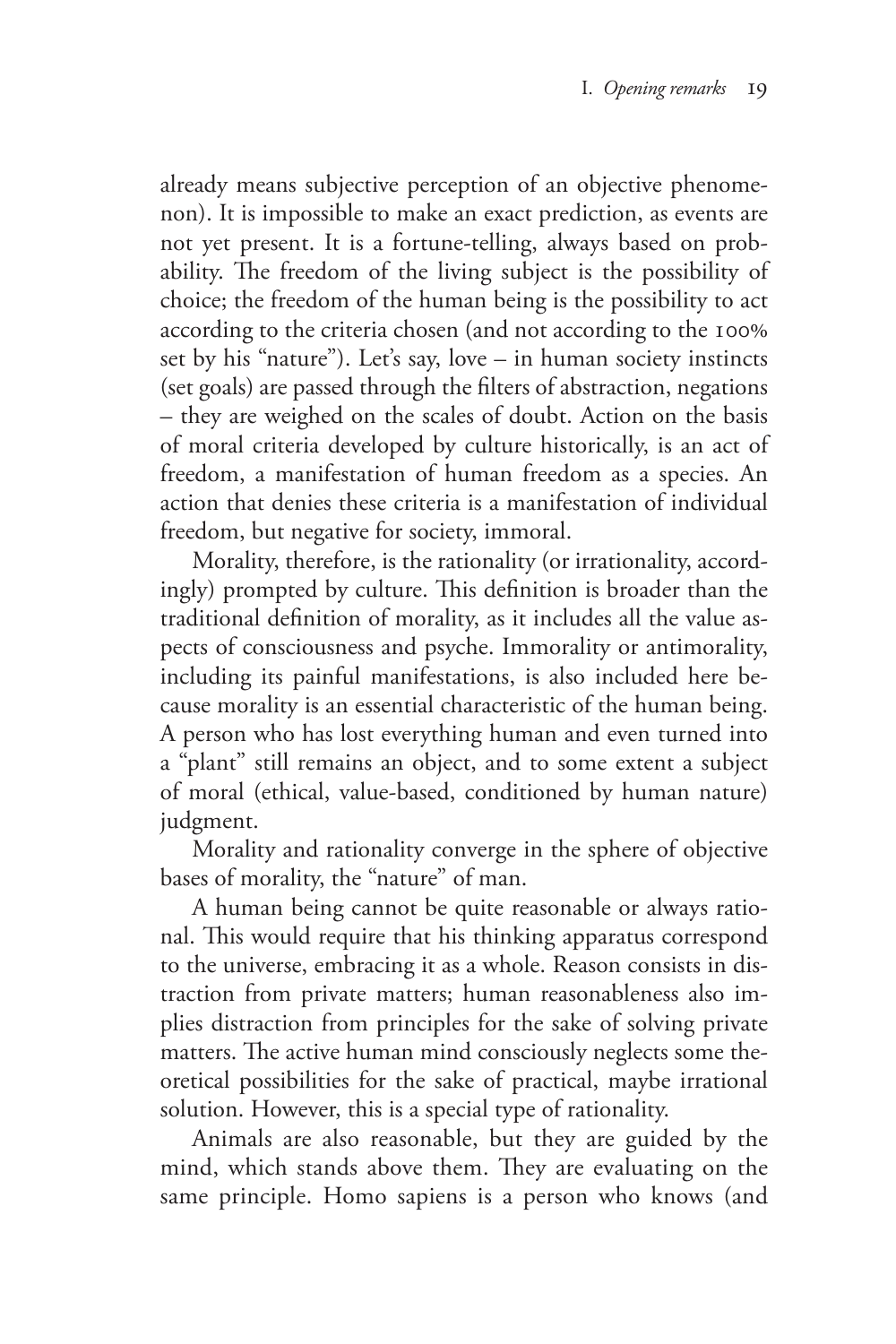this is a more accurate translation of the word sapiens, because people are not directly guided by reason and logic), he diposes of developed by his predecessors and himself the ways of action, knowledge and mind. But they also include expediency. Intellect is the ability to read between lines (inter-lego), or the ability to read out and read in meaning into phenomena. When thought is ahead of action, it can be difficult to decide on something. When the action is ahead of the thought, there is little choice.

*Morality and rationality, their unity*. Rationality consists in matching means and actions with goals, with the desired state at the end of the action. The goal is the state desired by the subject, but for subjects common goals are predetermined objectively (life, nutrition, etc.). Subjectivity consists in the possibility of choosing means and in the priorities of one or another goals. Morality is a common set of recipes for a given group by the priority of goals. Naturally, "efficiency" and "morality" are different things. However, from the point of view of the meaning of life, they converge, because the effectiveness of life is determined by the correspondence to its "higher" goals. If a goal is set for an individual from the outside, then a reasonable approach to life consists in following the main goal ("humanity"). What is the complexity of an individual's choice? Not in the contradiction of morality and efficiency, or common and private interests, but in the discrepancy of the moral requirements to the reality itself. They are contrary to nature, because in nature full equality and immutability are impossible. Evil is objectively embedded in nature as life and death, renewal and aging, decay and recovery. Disease is evil, so the activity of the healer is moral, although it is aimed at "correcting" nature. But this from the point of view of species, and in particular cases or from the point of view of some codes of morality (fatalism, for example), the treatment can be immoral. The principle of nature is renewal, life of the species through a change of individuals; ageing of everything and revival of everything is in a new incarnation. This is the 'moral' of nature, dictated to all living things, including people.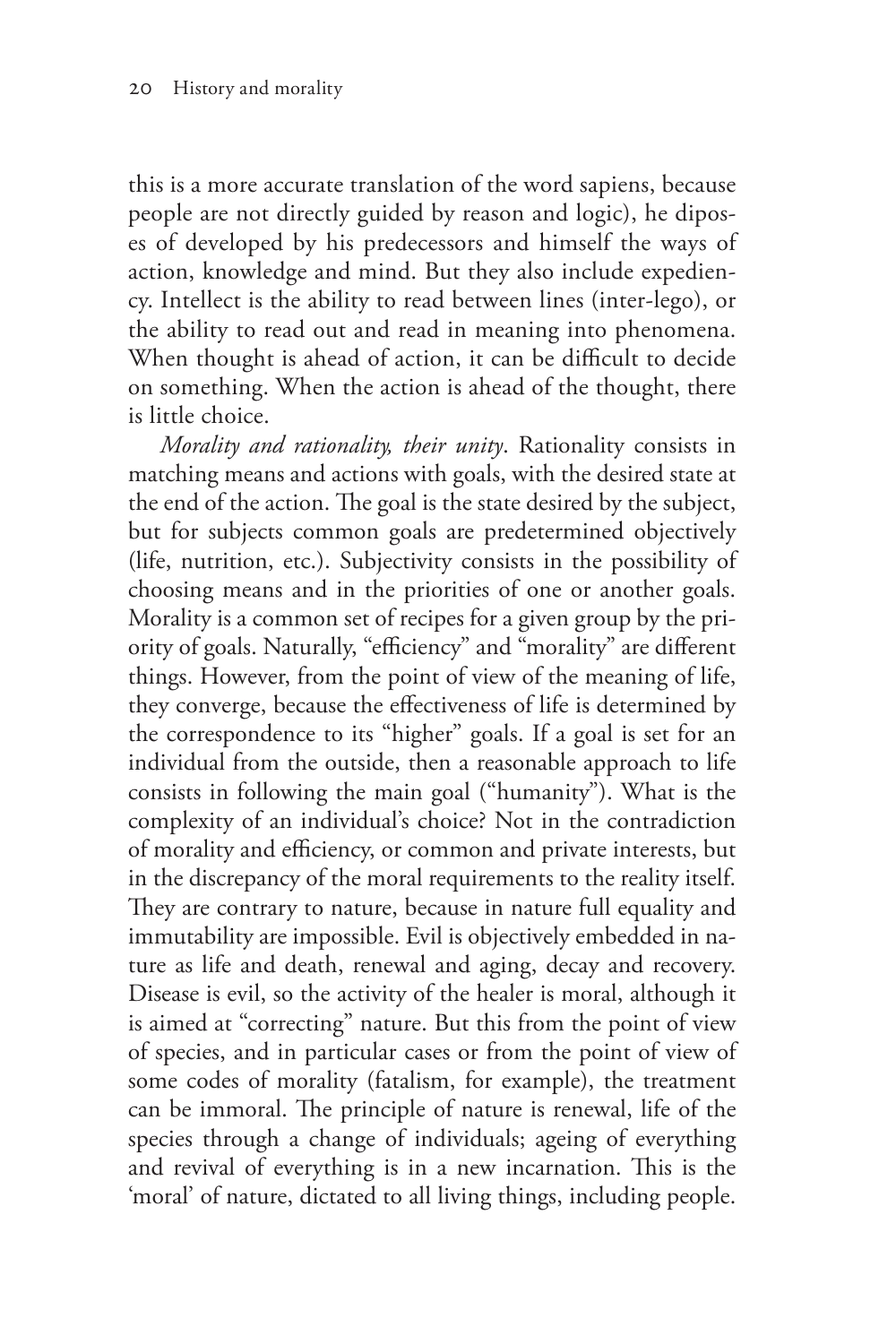The principle of man and history – the reverse movement, the preservation of the "old", the value of the former, is the moral of man.

*Mind and rules*. Rules are generally binding prescriptions, an artificial necessity that is a sufficient justification for actions. In society, it is fixed in law. This is a mere formality, the rationality of which is alienated, hidden, an abstraction that was actually embodied somewhere and some time ago. Rules must be more or less clear and known to their users. It's derived from some kind of rationality. Necessity is inevitability, lack of choice, or the only choice possible. Reasonable action, on the contrary, presupposes a choice that is determined by the goal set (and set from the outside). There are three degrees of coercion – inevitability (not tied to place and time at all), reasonableness - adaptation to the circumstances of place and time, the rule – the prescribed mode of action, restriction, prohibition of some actions.

People are able to adapt to everything – this is the imitation of nature and its diversity, which was explained at the time of Renaissance humanists. Biological species adapt to their habitat through evolution. Man shortens this path through the mind – the ability to assess goals and choose the shortest routes to them. There is also a kind of evolution ${}^{(6)}$  – spontaneous stereo-

<sup>(6)</sup> The concept of evolution. It's a form of "progress", that is, purposeful movement. In this sense, the rationality/expediency of the phenomenon of evolution is controversial because there is no need for so many species and so many ways to adapt to the environment. We do not see an obligation in the alternation of life forms – from the lowest to the highest. These very definitions /up and down/ are conditional and estimating, at least in the spatial and quantitative sense. Probably, there is an evolutionary complication – quantitative and qualitative accumulation of elements, but nobody laid it down specially, with a certain purpose. Development follows a possible path, even a reasonable path, because the cosmos consists of similar things and events are repeated – and this is the premise of reason. But expediency is a random variation on the subject of repetition – directed repetition.

The life of all kinds of living beings is complete in terms of its ideal foundations (the correlation of needs and possibilities of their satisfaction). And at the same time it represents the possibility of improvement, i.e., change in some direction.

Science shows the unobvious and creates new stereotypes ("obvious"). The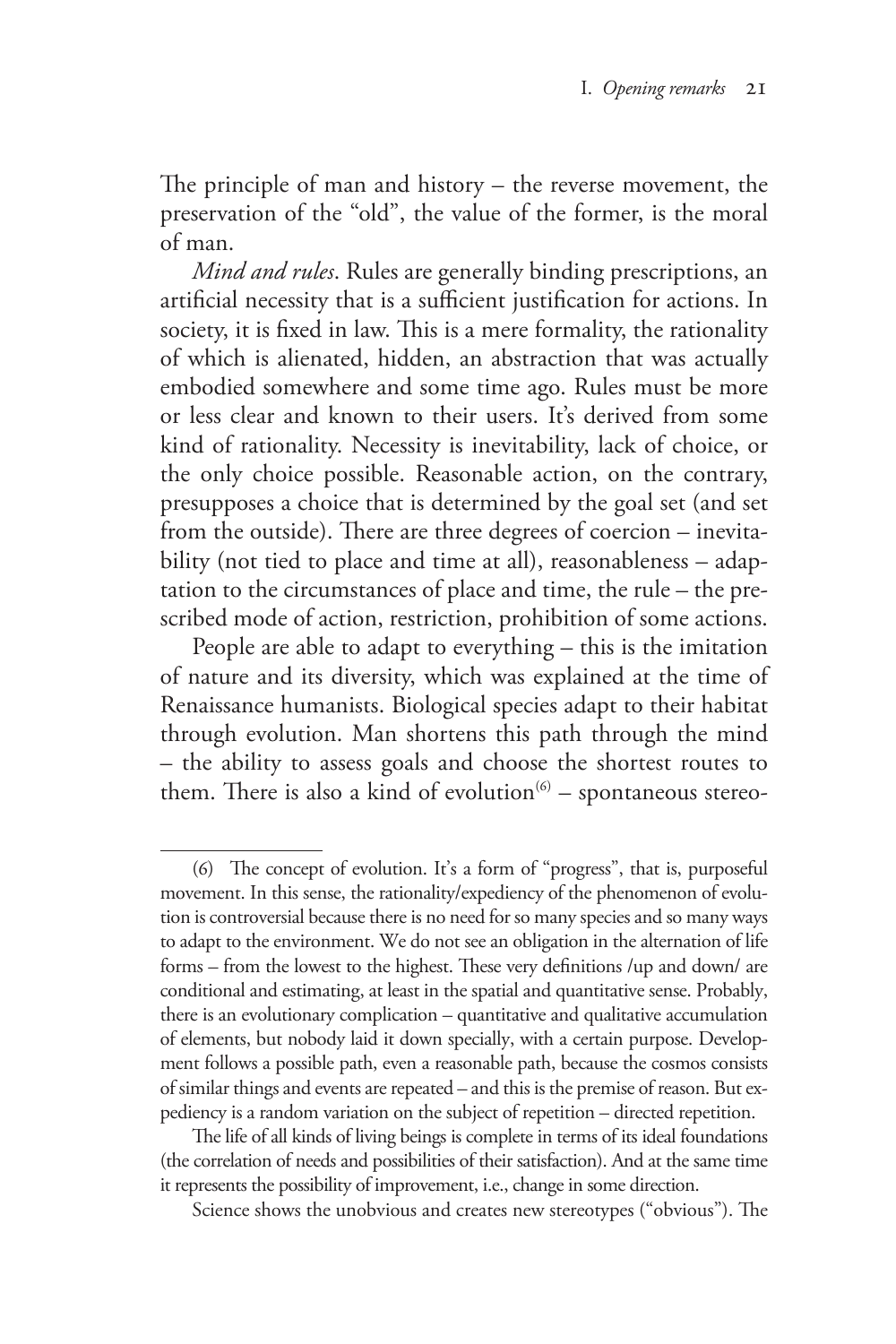typical behavior of many people, their instinctive tendency to imitate others. But in the nature, or super nature (specific, cultural nature properly) of a human being, there is also a tendency to overcome instincts, or to be critical about goals and means based on instinct, to reflexive behavior. Curiosity gives birth to new knowledge (production of ideas). Mind and knowledge are the means of adapting to changing conditions. Those who are inflexible, unable to change are considered dumb. Mistake – is the inability to take into account the truth; stupidity, in general, – the inconsistency with reality (but there is also "smart stupidity" – folklore fools, Schweiks), embodying an unwillingness to follow the stupidity of the general rules.

*Necessity and freedom, their relationship to rationality. Freedom*  and god. In short, moral behavior in society is more rational<sup>(7)</sup> than immoral because it corresponds to the main goal of survival of both society and the individual. However, history shows a significant irrationality of actions and development of countries and peoples in general. In real history, the natural type of rationality, justified by the struggle for survival, prevails. Morality follows from necessity

most difficult thing is to see in the obvious something that has not been noticed before, something that lies on the surface, but is overlooked by everyone. There is something new in the familiar. It is much easier to look for the "unexplored", mystical, paranormal, that explains everything through riddles. But it is more correct to look for a simpler and therefore more difficult way – as, for example, the way of man to create aircraft – not a direct imitation of nature. Compared to biological evolution, the path of consciousness is shorter and different.

The idea of evolution replaces the idea of presence of linear laws guiding all or a higher being. Evolution is not without reason, but at the same time it is spontaneous. Through evolution, the 'trick of the mind' is carried out, getting the prescribed results contrary to comprehensible goals, by manipulating the behavior of living organisms, so goes the process of 'improving' their communities. Biology, like history and all living sciences, shows exactly how this process goes. However, there is a share of descriptiveness in all sciences, including the 'natural sciences'.

(7) The question of the ratio of moral and rational in the behavior of a social person and its separate aspects are considered in the collection: Morals and rationality / Edited by R.G.Apresyan. M., 1995. (*Мораль и рациональность / Под ред. Р.Г.Апресяна. М*., 1995).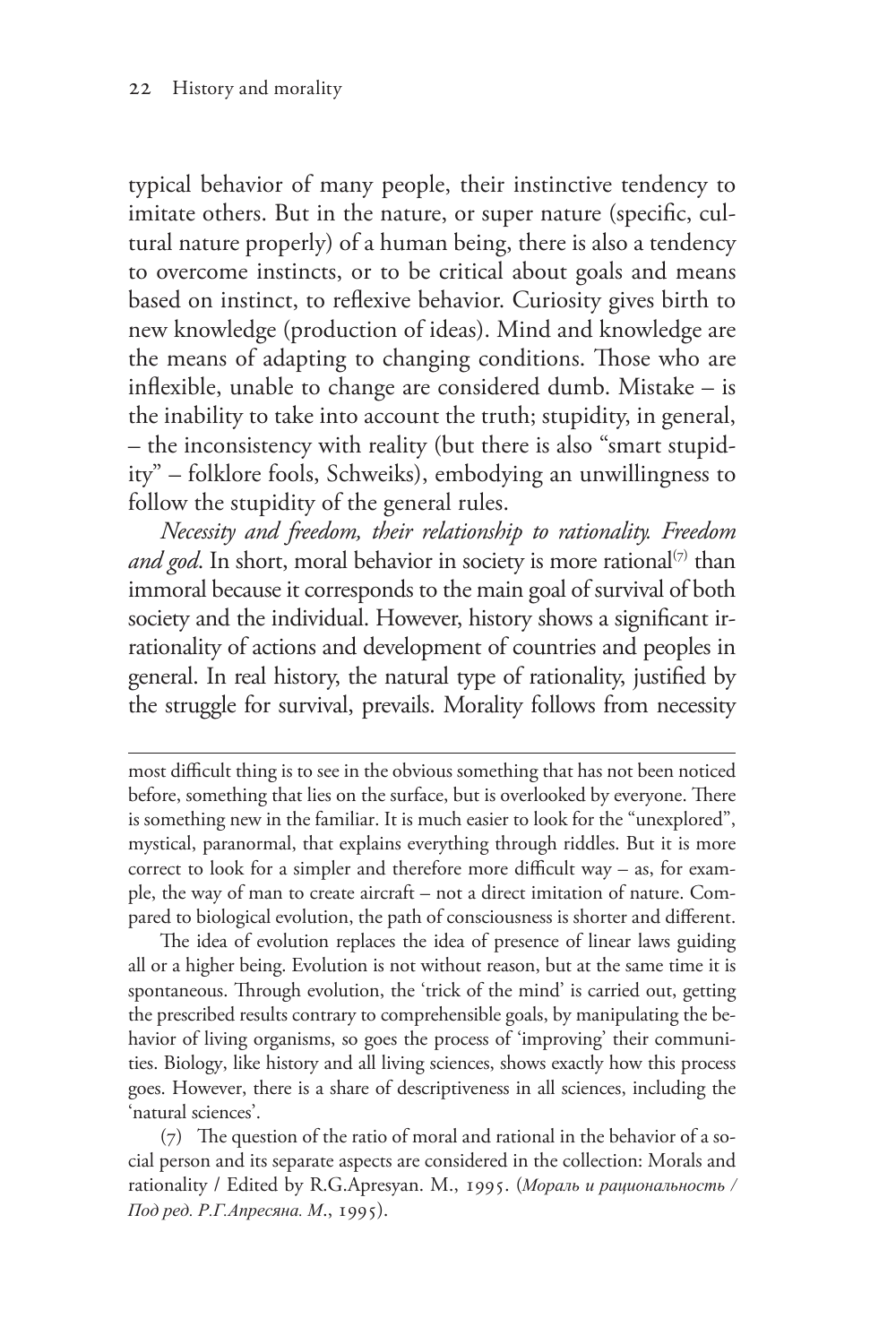(or human rationality – a form of awareness of necessity. Necessity is an automatic realization of cause-and-effect relation, rationality is the same realization passed through consciousness, through feedback, through control. It is necessity, which has lost a part of its indispensability, absoluteness. Conscious necessity is partly no longer that). An individual's freedom consists in choosing, opposing the law, but in the name of another, higher law. Absolute freedom is equal to its (freedom) absence or impossibility of choice (Buridan's ass)(8). God is absolutely free because he does not want anything, but in this case he turns into nothing. Therefore, God must be unfree; if he is identical to the good, it is a good will that cannot do evil. Here already lies the paradox, because good cannot be thought without evil. (Hence the paradox of Goethe's Mephistopheles – "I am a part of that power that desires evil, but always does good", because evil turns into good, and vice versa.

*Evaluation and physiology*. In a human being there are two evaluative principles – rational and instinctive. The second acts apart from the will (more precisely, through blind, not reasoning will), similarly to a physiological mechanism as in animals. These two principles affect, for example, the attitude to pain and death. Their ratio – as in the Socrates horse and rider, or the will and intellect of the scholasts. Or "personality" and "essence"... Mind controls through comprehension, doubt, choice, consideration of contradictions, submission of one goal to another; instinct directly pushes to the goal through simpler mechanisms of attraction and repulsion, feelings, senses of pleasure and pain.

Moral stupidity, lack of sympathy for suffering (insensitivity) and even joy at the sight of the suffering of enemies (or sadism) are the result of certain value-centred egoistic attitudes. They stem from physiological mechanisms of evaluation, but still are not free from cultural colouring. There is a share of will and a share of intelligence.

When a person undermines his or her own or someone's common future well-being for the sake of his or her nearest self-inter-

<sup>(8)</sup> Since in reality an individual always has many options, he or she has to choose one and reject the other, so life is a story of lost opportunities.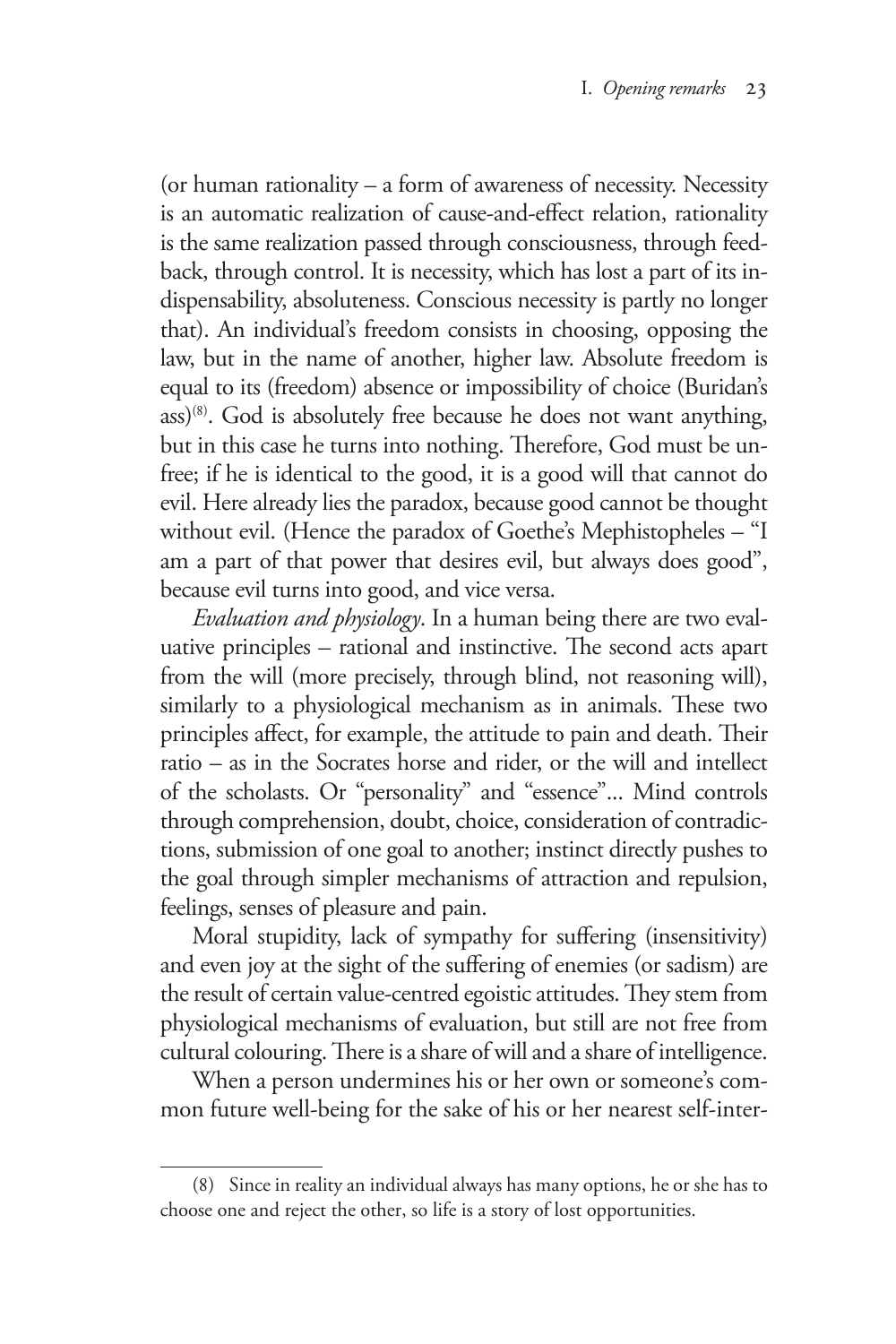est, it is foolishness. It is logically wrong to sacrifice the future for the present, but one has to weigh the values. You can sacrifice a lot of things tomorrow to save your life now.

*Smart and stupid*. There is also a difference between "internal" and "external" assessment – I think I'm acting smart, and it comes out stupid. The result is objectification of subjective, intentions, coincidence or mismatch of the ideal plan, model, understanding with reality. The notions of smart and stupid combine rational and moral plans. Understanding individual goals and, at the same time, taking into account their perception from the outside is the content of history. Otherwise history looks meaningless, without evaluation, as mechanical movements, although geometrically possible, and correct.

Value is the plan of an ideal, a model as it should be. But due is twofold: how the future is inevitable and how it is desirable. Truth and morality converge somewhere in infinity, truth is the objective basis of morality (the mind, universal, giving birth to a moral man as better than what is). But not every truth is moral, comforting, and morality can be irrational or stupid.

Material force can erase any moral pretensions – the result is irreversible. (That is, a purely physical picture is mechanistic, indifferent, faceless. This is a level outside of spirituality). Morality (evaluation) – superstructure over faceless dynamics, this is a personalized, directed appropriately force.

*More about the subject and purpose of the book* – moral factor and subjectivity (close, but not synonymous concepts) as the content of history. It is supposed that history consists of "events", which are not reduced to a mechanical enumeration of "facts", but are explained by certain aspirations of actors and assume their reaction.

*Creativity and information*. Here we are talking about the fact that history can and should study mostly the little that "depends on us". Actually, people in their actions are not guided by the purely creative part of consciousness. (Although, for example, sweeping the street also has elements of creativity: evaluation of the volume, methods, quality). There are ready-made schemes,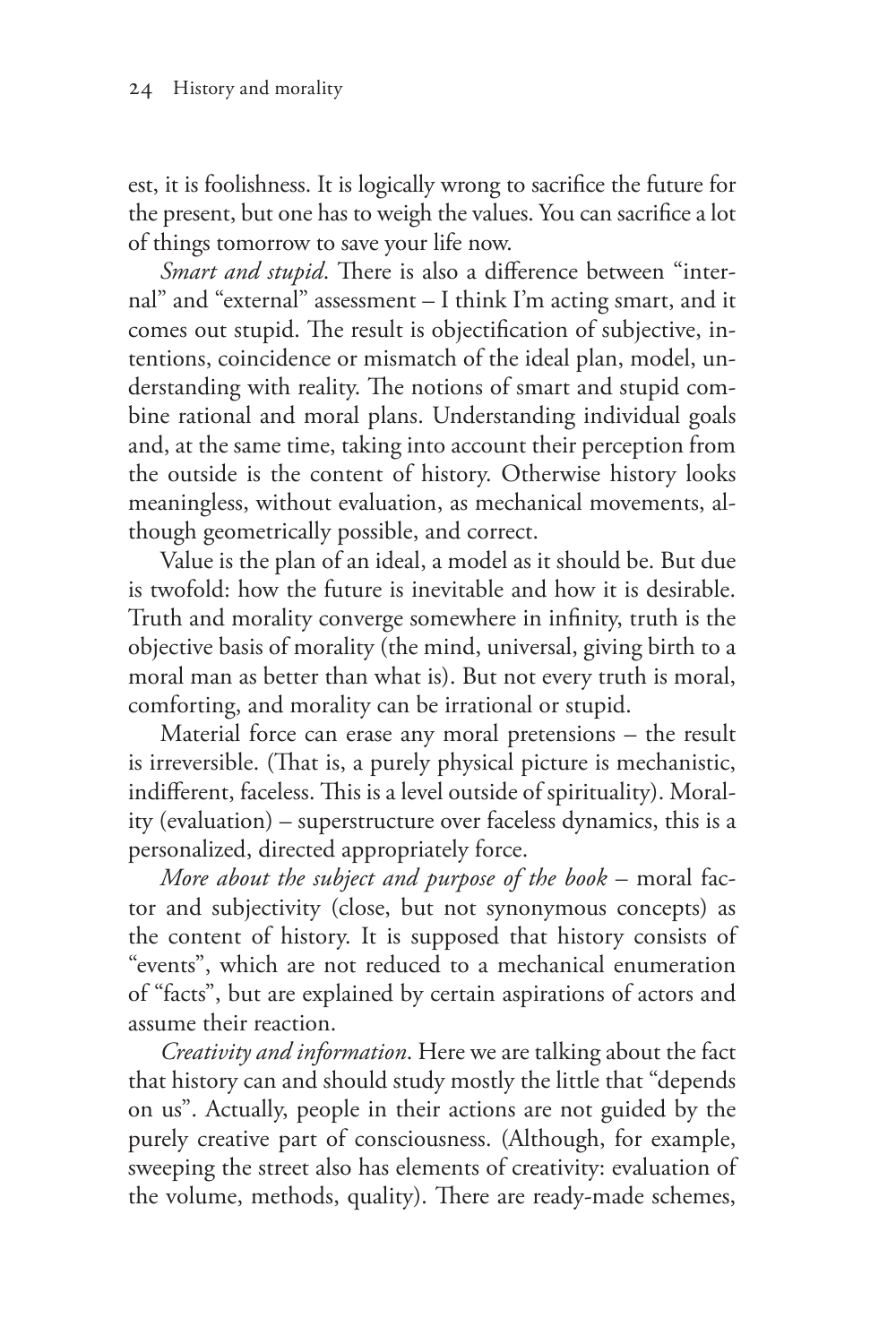ready-made templates for evaluating what is happening. The concept of "information" follows from the given schemes: changing the parameters entails a reaction of the system according to the rules established in advance. It does not provide the possibility of changing the rules, non-standard reaction. The information is tied to the momentary, to the given situation. The more extensive the conclusions, the less they can claim the title of "information". History does not carry information (information is a means for it), because it does not imply practical conclusions, does not provide "despicable benefits" (Pushkin), as well as art. It tells about how it was, how it was supposed to be, how it could be and why it was not so. There is a kind of benefit in it, but it is not quantifiable.

*Dialogue*. No matter what we discuss, the question of expediency always comes up – why it is done. Why do people write books?

A book is written first of all for oneself, but not for the one who writes, but for oneself as a mirror – who could read and understand the thoughts born in a dialogue with oneself, i.e. with a personality formed by a certain culture. Dialogue, like reading, is a process, it's like playing music with repeated emotions. But as a performance it needs a partner, evaluation, response and approval. I can play with pleasure for myself, but with even greater pleasure I will probably play in a group that perceives me, where I am charged with the special energy of "intellectual", but rather emotional exchange. In addition, the texts are written for at least one more, but rather for many different – "reference" images, perhaps of specific people, Princess Maria Alexeevna (A.Griboedov. "Distress of cleverness"). Including the image of a critic who denies everything. This is a necessary condition for an internal dialogue in the course of which an idea emerges. The lack of ability to dialog is a kind of cultural schizophrenia, the inability to look at oneself from outside, to see the similarity of different points of view, their complementarity. There are several characters in a thinking person, but normally they are controlled by consciousness.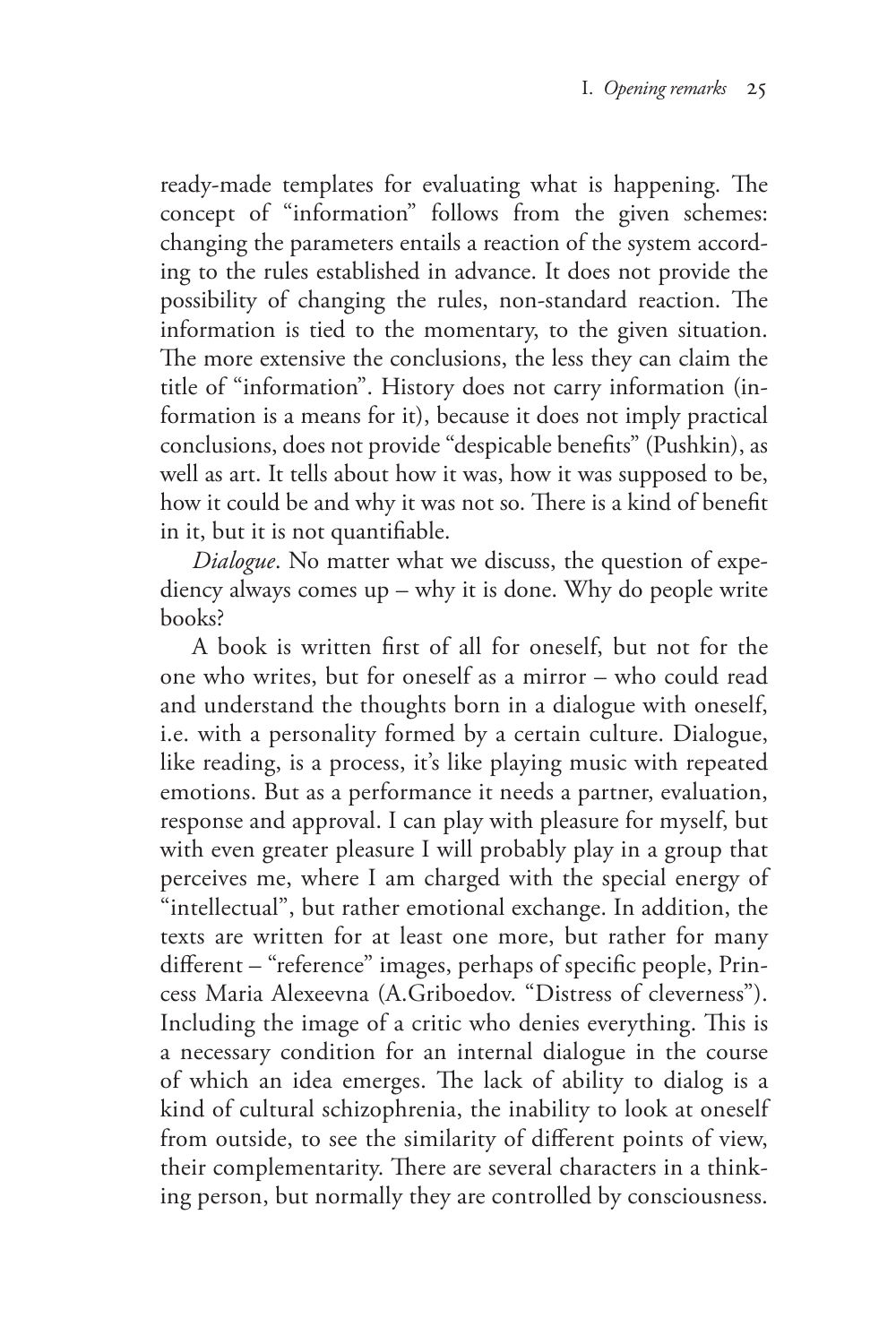Flexibility, manic pursuit of one goal, obsession with one idea – at least stupidity, a break in communication.

*Consciousness and action*. Consciousness and perception themselves are arranged in such a way that they always reflect two or more competing points of view, the selection of options. A behavioral act in this sense has an artistic or playful side. There is always a scene, an actor, (perhaps there is also a director behind the scenes), a spectator. There is an internally accepted role, a scenario, defined by behavioral patterns and goals.

*About the book and the life of the text*. The choice of some subject for a book (research, speculative or experienced, from the head – "theoretical", or based on literature and "sources") always limits with respect to both the area of reasoning and techniques, genre, intentions. Binds. But alas, it is impossible to write about everything. Although the historian always writes about everything in part, that is, it is desirable for him to remember everything, because particularly reflect the whole and the study of the private makes sense in comparison with the rest.

The ideal of thought expression is a formula. But the formula needs explanation, deciphering of its components. There are also formulas in humanitarian works, they are symbolic concepts created by the authors. For example, in the book by J. Burkhardt – the very idea of the Renaissance, individualism, art in everything. One formula breaks down into several. Today, thanks to the Internet, the boundary between oral and written speech, between the flow of thoughts and impressions and the book is blurred. A book is a dead or born again life, a shadow of life, but now the shadow is becoming shorter and shorter.

What is the phenomenon of the book? The fact that the book is a complete text, a finished product of mental effort, labor, which has its own fate, but as a "message" is finished. Oral tradition seems to have gravitated towards completeness (for example, memorizing Homer's poems and philosophers' instructions), but suggested the possibility of variations. By the way, Socrates, who left no books, is an obvious denial of such completeness. The problem of process and result is